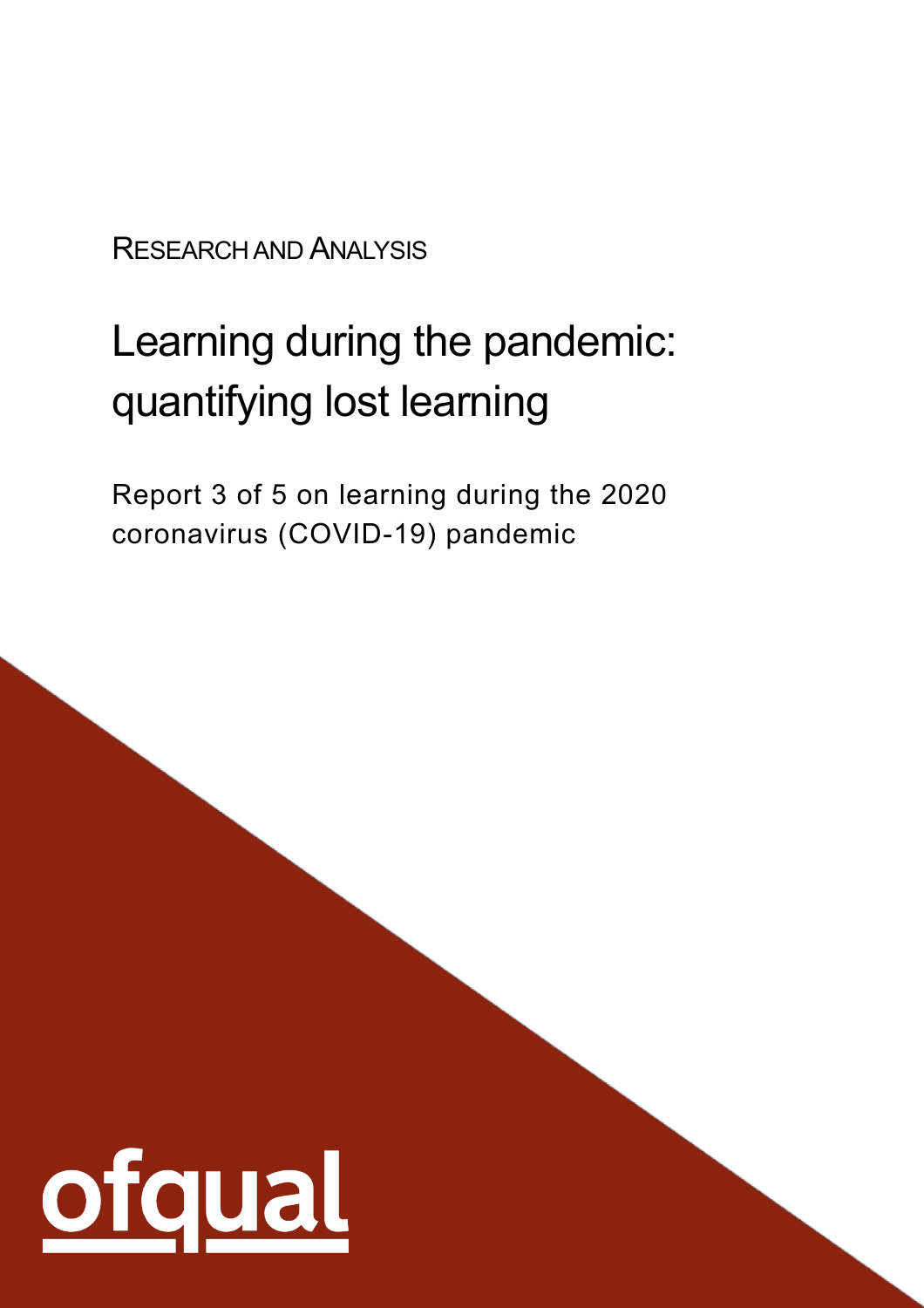# Authors

Paul E. Newton, from Ofqual's Strategy, Risk, and Research **Directorate** 

### With thanks to colleagues from

- Education Endowment Foundation
- Education Policy Institute
- GL Assessment
- Juniper Education
- National Foundation for Educational Research
- No More Marking
- Renaissance Learning
- RS Assessment from Hodder Education
- SchoolDash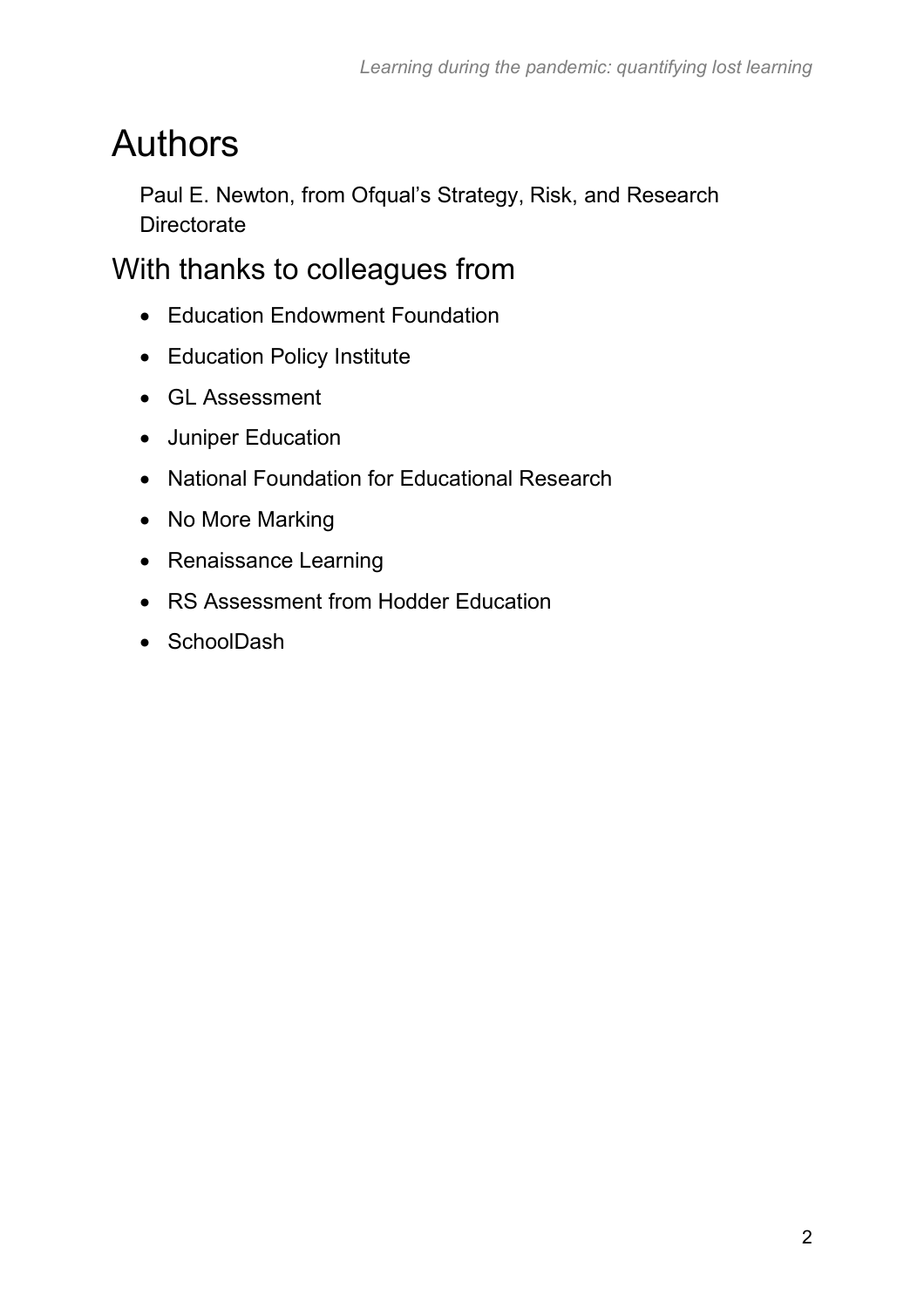# **Contents**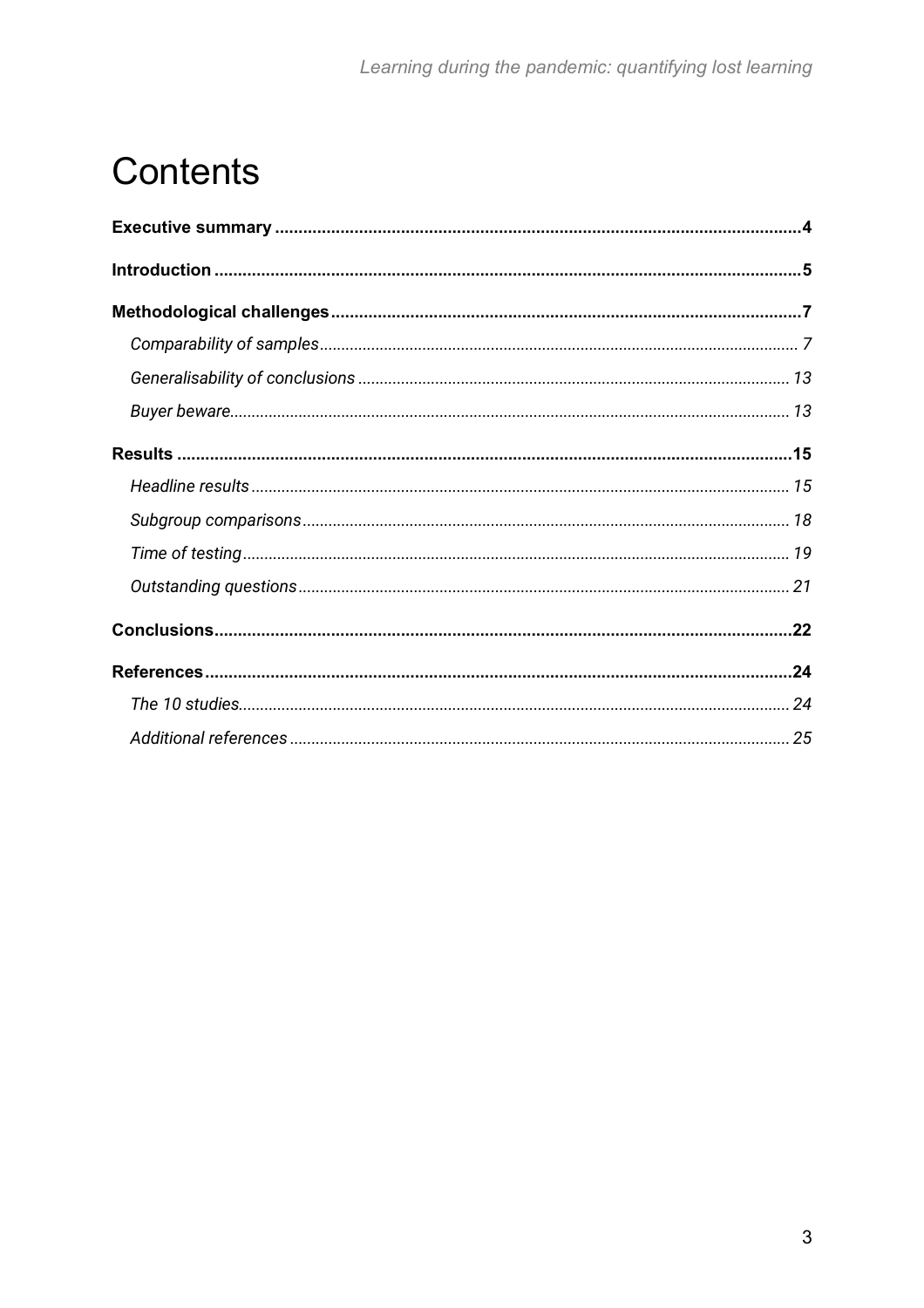# <span id="page-3-0"></span>Executive summary

This report reviews research and analysis that has attempted to quantify learning loss in England since the beginning of the pandemic, on the basis of attainment data from commercially developed assessment instruments or systems. We identified 10 such studies, all but 1 of which analysed data from the autumn term. Only 3 studies provided data for secondary school students; none presented results for students from year 10 or above.

Evidence from these 10 studies suggested that, when assessed during the autumn term of 2020:

- primary school students were generally a month or so behind expectations
- disadvantaged primary school students were disproportionately behind expectations

Beyond this, the evidence was somewhat mixed, although there was also some indication that:

- primary school students were further behind expectations in maths than in reading
- younger primary school students were further behind expectations than older ones
- some older primary school students were actually ahead of expectations in reading
- the extent of learning loss differed by region, although it was not the case that certain regions consistently appeared to be worse affected than others

The extent to which any of these conclusions can inform expectations concerning likely levels of learning loss for students from years 11 to 13 in summer 2021 is unclear. Evidence that outcomes for younger primary school students differed somewhat from outcomes for older primary school students should immediately alert us to risks of extrapolating from primary to secondary, let alone to upper secondary. In addition, we only have detailed insights from the autumn term, which is only a part of the story of learning during the pandemic in the run up to summer 2021.

On the other hand, primary and secondary school students have experienced similar kinds of disruptions over the past year or so, and it would not be unreasonable to expect them to have been affected in similar ways. It would therefore not be surprising if students from year 11 to 13 were also some way behind expectations, with disadvantaged students having experienced disproportionate learning losses.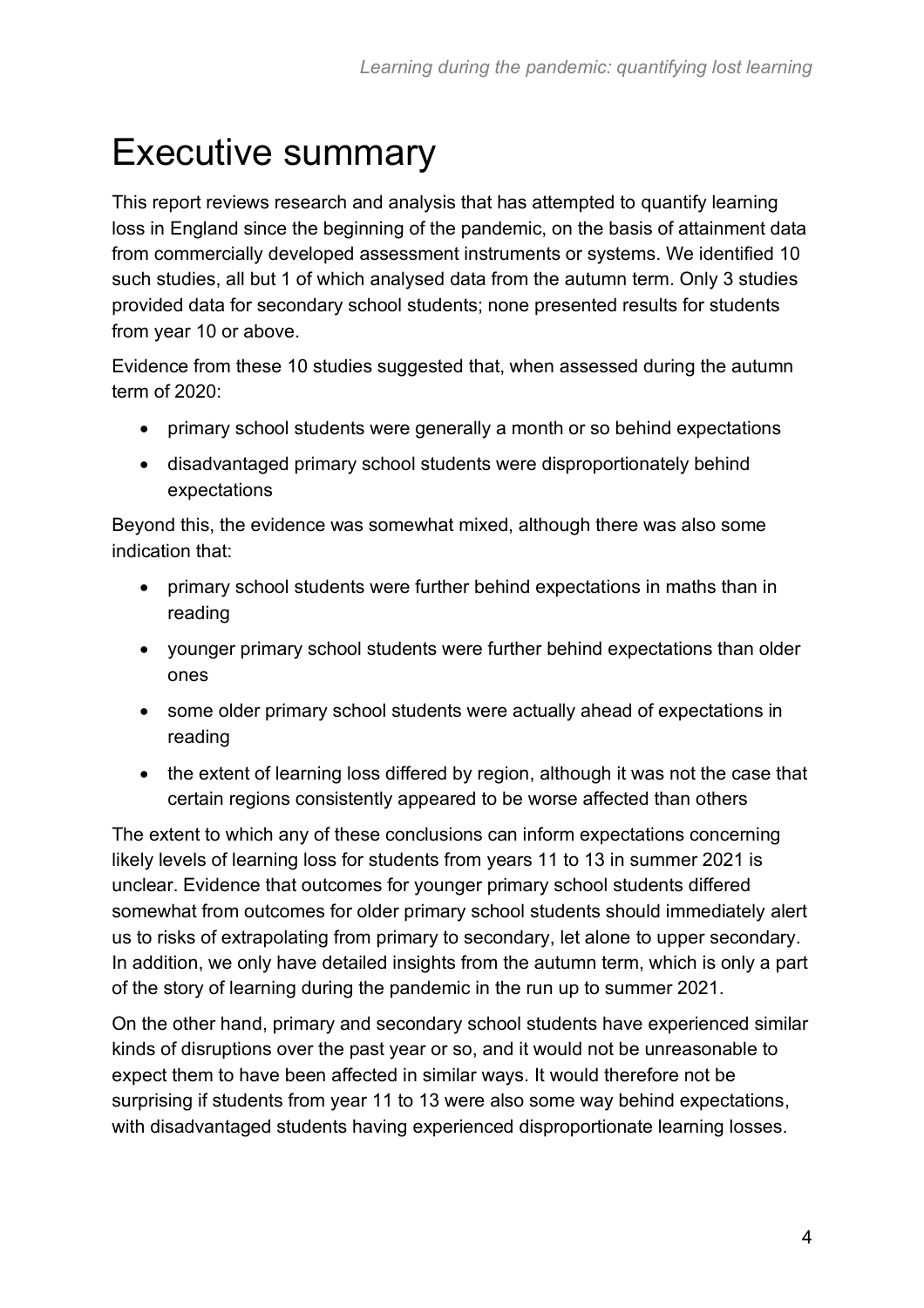# <span id="page-4-0"></span>Introduction

This report reviews research and analysis that has attempted to quantify learning loss in England since the beginning of the pandemic, on the basis of attainment data from commercially developed assessment instruments or systems. Studies of this sort have attempted to quantify learning loss directly, by comparing how well students were actually performing during the pandemic with expectations concerning how well they would have been performing if the pandemic had not struck.

For the purpose of this project, we defined learning loss (and gain) counterfactually, as the difference between the overall level of attainment that a student would have achieved by the end of their course of study – if they had not been affected by the pandemic – and the overall level of attainment that they actually achieved in its wake. Although the degree of learning loss experienced by any particular learner is therefore technically unknowable, it is still possible to estimate degree of impact, in a more general sense, by considering patterns in performances across attainment data. At least in theory, this is the best way to quantify learning loss.

At the time of writing the present report, only a small number of studies of this sort had been published in England. The studies that we identified are listed below, with a data collection period specified for each one:

- 1. Renaissance Learning with Education Policy Institute (2021) data from September or October 2020
- 2. RS Assessment from Hodder Education with SchoolDash (2020) data from September or October 2020
- 3. RS Assessment from Hodder Education with SchoolDash (2021) data from November or December 2020
- 4. RS Assessment from Hodder Education with SchoolDash (2021) data from March 2021
- 5. National Foundation for Educational Research (2021) data from November 2020
- 6. GL Assessment (2021) data from September or October 2020
- 7. Education Endowment Foundation (2021) data from September or October 2020, and November or December 2020
- 8. Juniper Education (2021) data from December 2020
- 9. No More Marking (2020) data from September 2020
- 10.No More Marking (2020) data from October and November 2020

All but one of these studies (study 4) analysed data from assessments that were conducted during the autumn term 2020.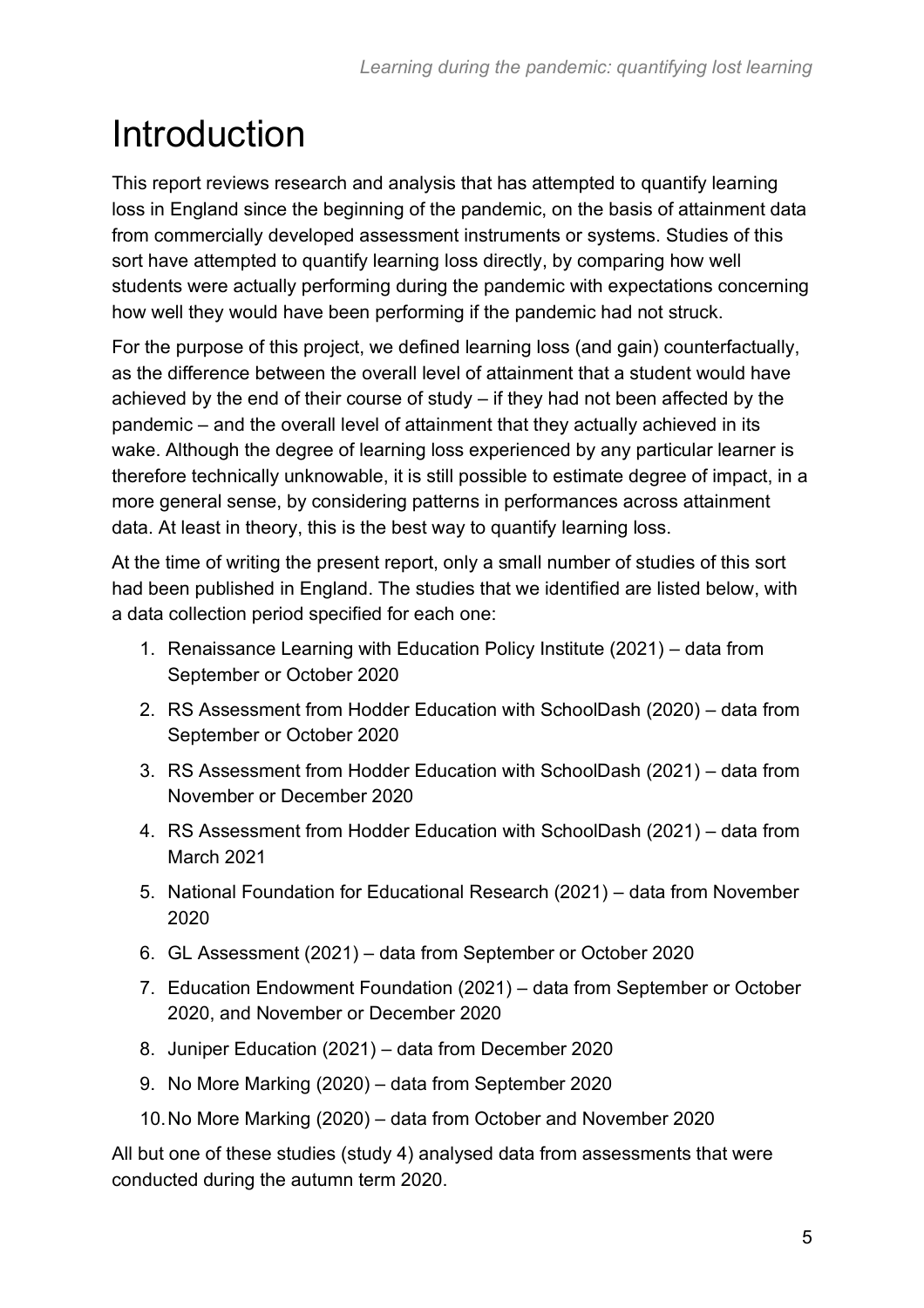At the beginning of the autumn term 2020, schools across England returned to whole-class in-school tuition, following an extended period of closure during the spring and summer terms. With many new coronavirus (COVID-19)-related restrictions in place, this was not a return to business as normal, as far as teaching and learning were concerned, but a return to a 'new normal' phase, especially as students would not necessarily be hitting the ground running, given the prior disruption.

In fact, many schools across England continued to experience considerable disruption during the autumn term, as infection rates began to rise – differentially across regions – and as both students and teachers were occasionally forced to selfisolate. Disruptions of this sort would clearly have affected student assessment during the autumn term, as well as teaching and learning. In particular, because different regions experienced their periods of greatest disruption at different times during the autumn term, this might have affected participation in the attainment data studies differentially too.

All of the studies listed above attempted to compare levels of attainment during autumn 2020 (or spring 2021 in the case of study 4) with benchmark data of one sort or another to provide an estimate of how much learning students appeared to have lost. For instance, schools that contributed to study 2 administered tests at the beginning of the autumn term, which were supposed to have been administered at the end of the summer term (had schools not been closed due to lockdown). In other words, year 6 students sat their end of year 5 test in September or October 2020. How well they performed on this test was compared to how well the previous cohort of students had performed. For example, their performance was compared with the performance of year 5 students from the 2018 to 2019 academic year, who had sat the test in summer 2019, prior to the pandemic.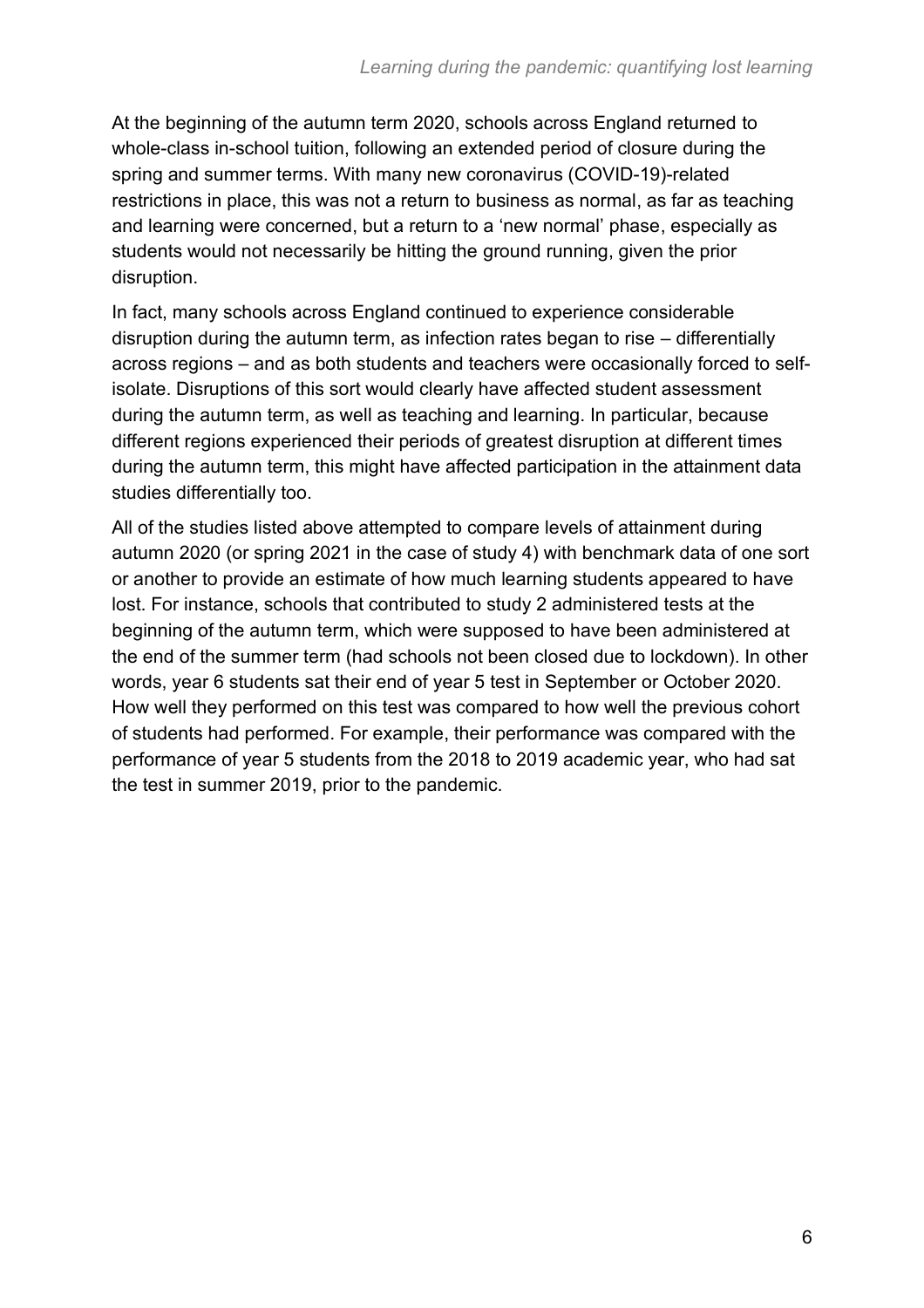# <span id="page-6-0"></span>Methodological challenges

Each of the studies took a slightly different approach to generating and comparing attainment data. These approaches are summarised below in Table 1. Before considering results from studies 1 to 10, we need to bear in mind certain key methodological challenges, as they significantly affect the confidence with which we can interpret results.

## <span id="page-6-1"></span>Comparability of samples

A particular problem for many of the studies was a lack of clarity concerning the comparability of the student samples that were being compared. For example, whether or not the groups being compared were basically the same, except for how they might have been affected by the pandemic. We will continue to use study 2 for illustrative purposes, here, to highlight challenges of this sort. Study 2 compared:

- test performances for students from the 2018 to 2019 year 5 cohort (tested in summer 2019, prior to the pandemic), and
- test performances for students from the 2019 to 2020 year 5 cohort (tested in early autumn 2020, when they were actually in year  $6$ <sup>1</sup>

Because large numbers of schools in England use these tests year-in-year-out, it was possible to analyse data from very many thousands of students. This provides some justification for believing that the two groups might be at least roughly comparable.

Although comparability of the student samples across years was not discussed in detail in the study 2 report, personal communication with its authors clarified that they had considered this potential threat. This threat was not a trivial, bearing in mind that many schools decided not to run these tests at the beginning of the autumn term. If, for instance, the schools that had decided not to participate tended to differ in certain ways from schools that had decided to participate, then this might have compromised the comparison. In particular, if the schools that failed to participate tended to be the ones that had been most severely affected by the pandemic (which might even help to explain their non-participation) then this might undermine the comparison; potentially underestimating how much learning had been lost. In fact, when the authors re-ran their analysis – restricting it only to schools that had contributed results for both the 2018 to 2019 cohort and the 2019 to 2020 cohort – they observed essentially the same results. So, this helps to boost confidence in the comparison.

<sup>&</sup>lt;sup>1</sup> In fact, study 2 investigated learning loss for all year groups from year 1 to year 5. We are focusing exclusively upon the year 5 comparison, here, purely for illustration.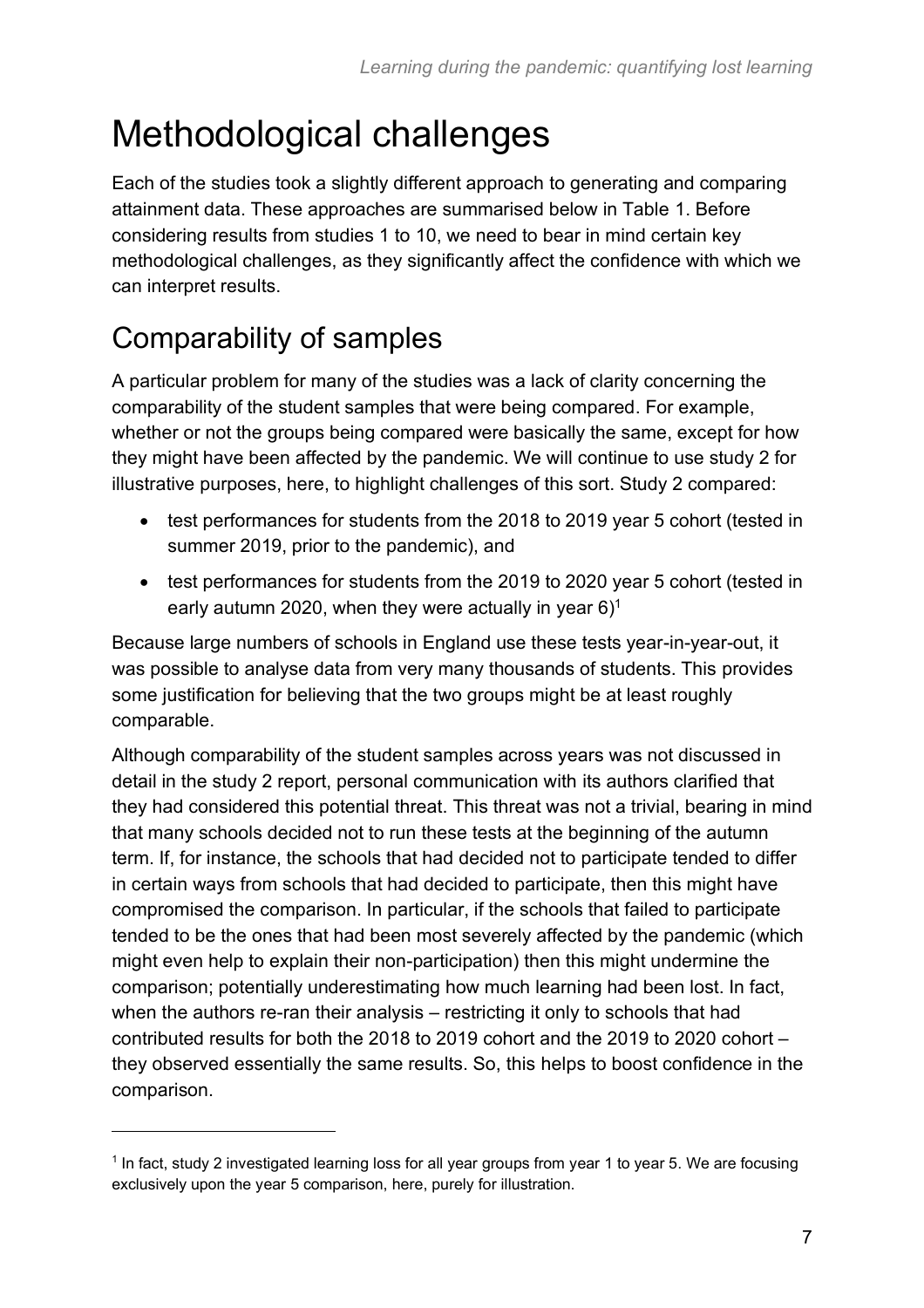In terms of quantifying learning loss, the bigger problem for this particular study concerned the 4-month time lag between when the 2019 to 2020 year 5 cohort should have been tested (at the end of year 5) and when they were actually tested (at the beginning of year 6). The aim of the analysis was to provide some insight into the nature and prevalence of learning loss that had occurred in year 5 owing to having studied during the spring and summer terms under lockdown conditions, including the possibility of differential effects across subjects or subgroups. However, as explained in the study 2 report, the additional gap before testing meant that there might also be an additional 'learning loss' effect due to forgetting during the summer holiday.<sup>2</sup> If this were true – and it seems likely to have been at least somewhat true – then the comparison might overestimate how much learning had actually been lost.

The authors of study 2 were able to overcome this comparability challenge in their follow up report. Study 3 involved a far more controlled comparison, between:

- test performances for students from the 2019 to 2020 year 5 cohort (tested in late autumn 2019, under normal conditions)
- test performances for students from the 2020 to 2021 year 5 cohort (tested in late autumn 2020, under 'new normal' conditions)

This comparison was direct, in the sense that the 'pandemic cohort' was tested at exactly the right time, meaning at the same time as the 'pre-pandemic cohort' (at the end of the term that the test had been designed to be used in). The authors were also able to confirm that this comparison was not seriously compromised by school dropout either; although there did appear to be some evidence of disproportionate attrition amongst the lowest attaining students.

As summarised in Table 1, each of the studies tackled its particular comparability challenges in its own way. Study 1 exerted the strongest control over comparability by comparing results over time for individual students. Study 7 also compared results over time for a common sample of students, although its analyses were narrower in scope.

<sup>&</sup>lt;sup>2</sup> Report 5 in our 'Learning During the Pandemic' series discusses this summer (holiday) learning loss phenomenon in more detail.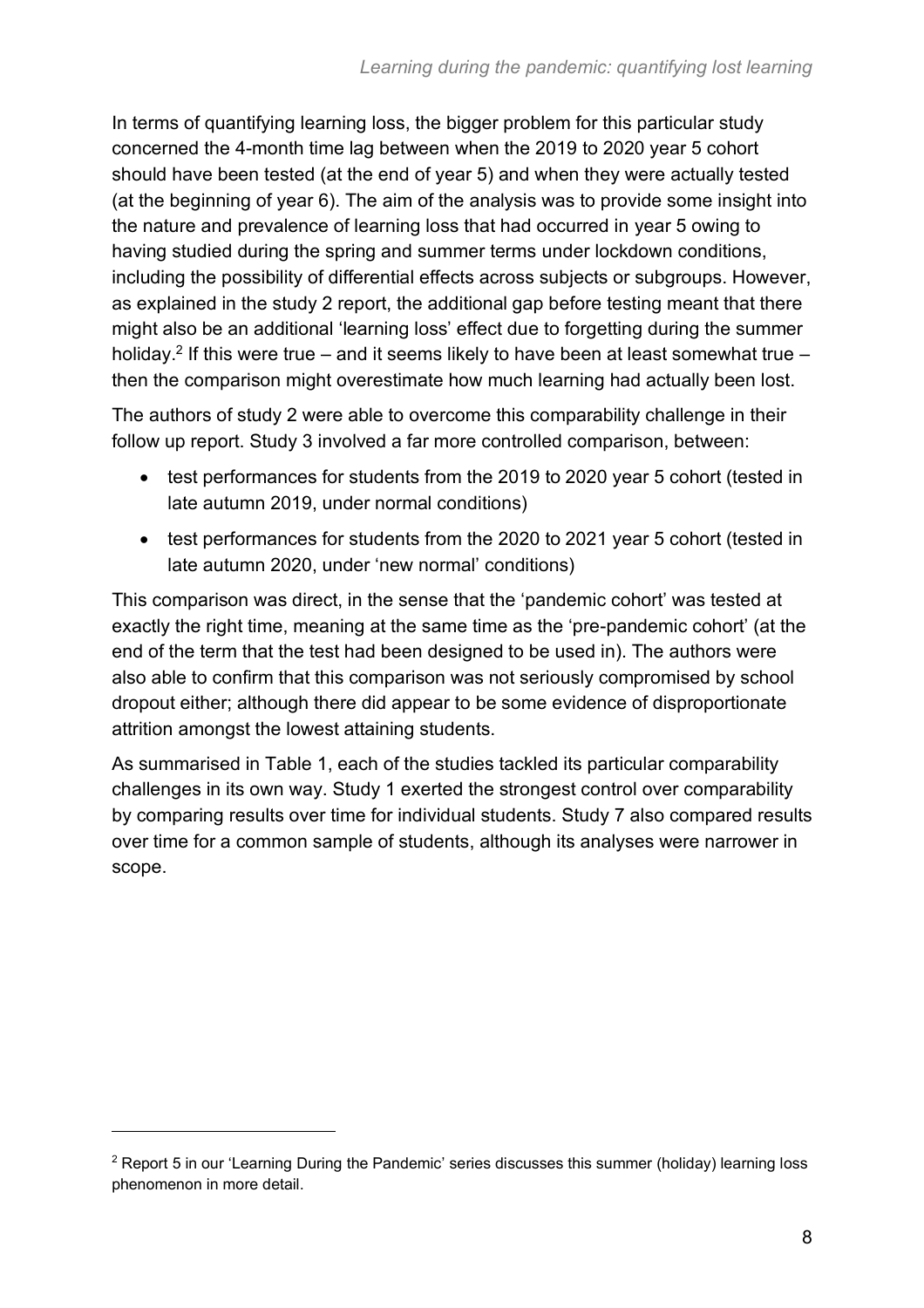Table 1. Summary of approaches to generating and comparing attainment data.

| <b>Study</b>                                                                                                         | How were the data<br>generated?                                                                                                                                                                                                                             | When were the data<br>generated?                                                                                                                                                              | What were the data<br>compared against?                                                                                                                                                                                                                                               | How was the comparison<br>controlled?                                                                                                                                                                                                                                                                                  |
|----------------------------------------------------------------------------------------------------------------------|-------------------------------------------------------------------------------------------------------------------------------------------------------------------------------------------------------------------------------------------------------------|-----------------------------------------------------------------------------------------------------------------------------------------------------------------------------------------------|---------------------------------------------------------------------------------------------------------------------------------------------------------------------------------------------------------------------------------------------------------------------------------------|------------------------------------------------------------------------------------------------------------------------------------------------------------------------------------------------------------------------------------------------------------------------------------------------------------------------|
| 1. Renaissance<br>Learning with<br><b>Education</b><br><b>Policy Institute</b><br>January 2021<br>Y3 to Y9           | Star Reading Assessment,<br><b>Star Maths Assessment</b><br>(both computer adaptive<br>tests, taken in school).<br>Often used as autumn<br>baseline tests; also used<br>throughout the year.                                                                | Test results from the first<br>half of autumn term 2020<br>(September or October).                                                                                                            | Predicted test results for the<br>first half of autumn term<br>2020. They were predicted<br>from students' autumn term<br>2019 results, based on the<br>general relationship<br>between autumn term 2018<br>results and autumn term<br>2019 results (ie, for the<br>previous cohort). | Analysis was restricted to a<br>single group of students<br>who had an actual result<br>from autumn 2019 (from<br>which a prediction was<br>generated) and an actual<br>result from autumn 2020.<br>Comparison = actual<br>progress vs. predicted<br>progress (for each student).                                      |
| 2. RS<br><b>Assessment</b><br>from Hodder<br><b>Education with</b><br><b>SchoolDash</b><br>November 2020<br>Y1 to Y6 | Progress in Understanding<br><b>Mathematics Assessment,</b><br>Progress in Reading<br>Assessment, Progress in<br>Grammar, Punctuation and<br>Spelling Assessment (all<br>non-adaptive tests,<br>generally paper based).<br>Used at the end of each<br>term. | Test results from the first<br>half of autumn term 2020<br>(September or October).<br>Treated as though they<br>were the end of summer<br>term 2020 tests (ie, taken<br>about 4 months late). | Test results from the end of<br>summer term 2019.                                                                                                                                                                                                                                     | It was assumed that the<br>group of students with<br>results in autumn 2020 was<br>broadly similar to the group<br>of students with results in<br>summer 2019; accepting<br>that (i) the students were<br>around 4 months older in<br>the autumn term 2020, and<br>(ii) they had just returned<br>from their holidays. |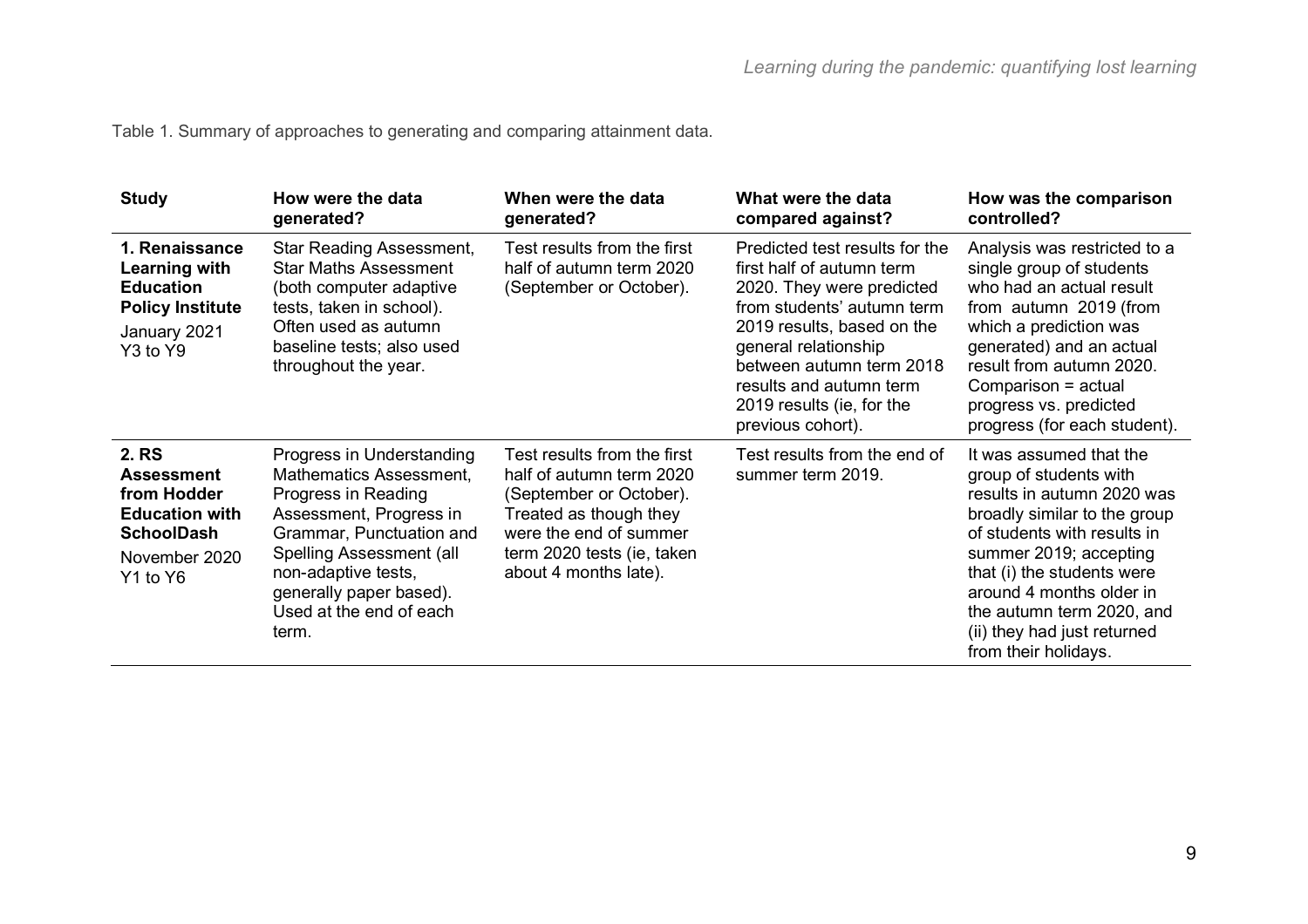| <b>Study</b>                                                                                                           | How were the data<br>generated?                                                                                                                                                                                                                                                    | When were the data<br>generated?                                                                                          | What were the data<br>compared against?                                                                                                                                  | How was the comparison<br>controlled?                                                                                                                            |
|------------------------------------------------------------------------------------------------------------------------|------------------------------------------------------------------------------------------------------------------------------------------------------------------------------------------------------------------------------------------------------------------------------------|---------------------------------------------------------------------------------------------------------------------------|--------------------------------------------------------------------------------------------------------------------------------------------------------------------------|------------------------------------------------------------------------------------------------------------------------------------------------------------------|
| 3. RS<br><b>Assessment</b><br>from Hodder<br><b>Education with</b><br><b>SchoolDash</b><br>February 2021<br>Y1 to Y6   | [As above.] Progress in<br><b>Understanding Mathematics</b><br>Assessment, Progress in<br>Reading Assessment,<br>Progress in Grammar,<br><b>Punctuation and Spelling</b><br>Assessment (all non-<br>adaptive tests, generally<br>paper based).<br>Used at the end of each<br>term. | Test results from the<br>second half of autumn term<br>2020 (November or<br>December).                                    | Test results from the<br>second half of autumn term<br>2019 (November or<br>December).                                                                                   | It was assumed that the<br>group of students with<br>results in 2020 was roughly<br>equivalent, on average, to<br>the group of students with<br>results in 2019. |
| <b>4. RS</b><br><b>Assessment</b><br>from Hodder<br><b>Education with</b><br><b>SchoolDash</b><br>May 2021<br>Y1 to Y6 | [As above.] Progress in<br><b>Understanding Mathematics</b><br>Assessment, Progress in<br>Reading Assessment,<br>Progress in Grammar,<br><b>Punctuation and Spelling</b><br>Assessment (all non-<br>adaptive tests, generally<br>paper based).<br>Used at the end of each<br>term. | Test results from the end of<br>spring term 2021 (March),<br>following the return to<br>whole-class in-school<br>tuition. | Test results from the end of<br>spring term 2020 (March),<br>preceding the switch to<br>remote learning.                                                                 | It was assumed that the<br>group of students with<br>results in 2021 was roughly<br>equivalent, on average, to<br>the group of students with<br>results in 2020. |
| 5. National<br><b>Foundation for</b><br><b>Educational</b><br><b>Research</b><br>January 2021<br>Y2                    | Autumn year 2 test papers<br>from the NFER key stage 1<br>suite of assessments in<br>reading and maths (2)<br>papers for each subject).                                                                                                                                            | Test results from the<br>second half of autumn term<br>2020 (November).                                                   | NFER tests were nationally<br>standardised in 2017, so<br>results from 2020 could be<br>compared directly with<br>results from this nationally<br>representative sample. | Results from 2020 were re-<br>weighted to better<br>approximate the nationally<br>representative sample.                                                         |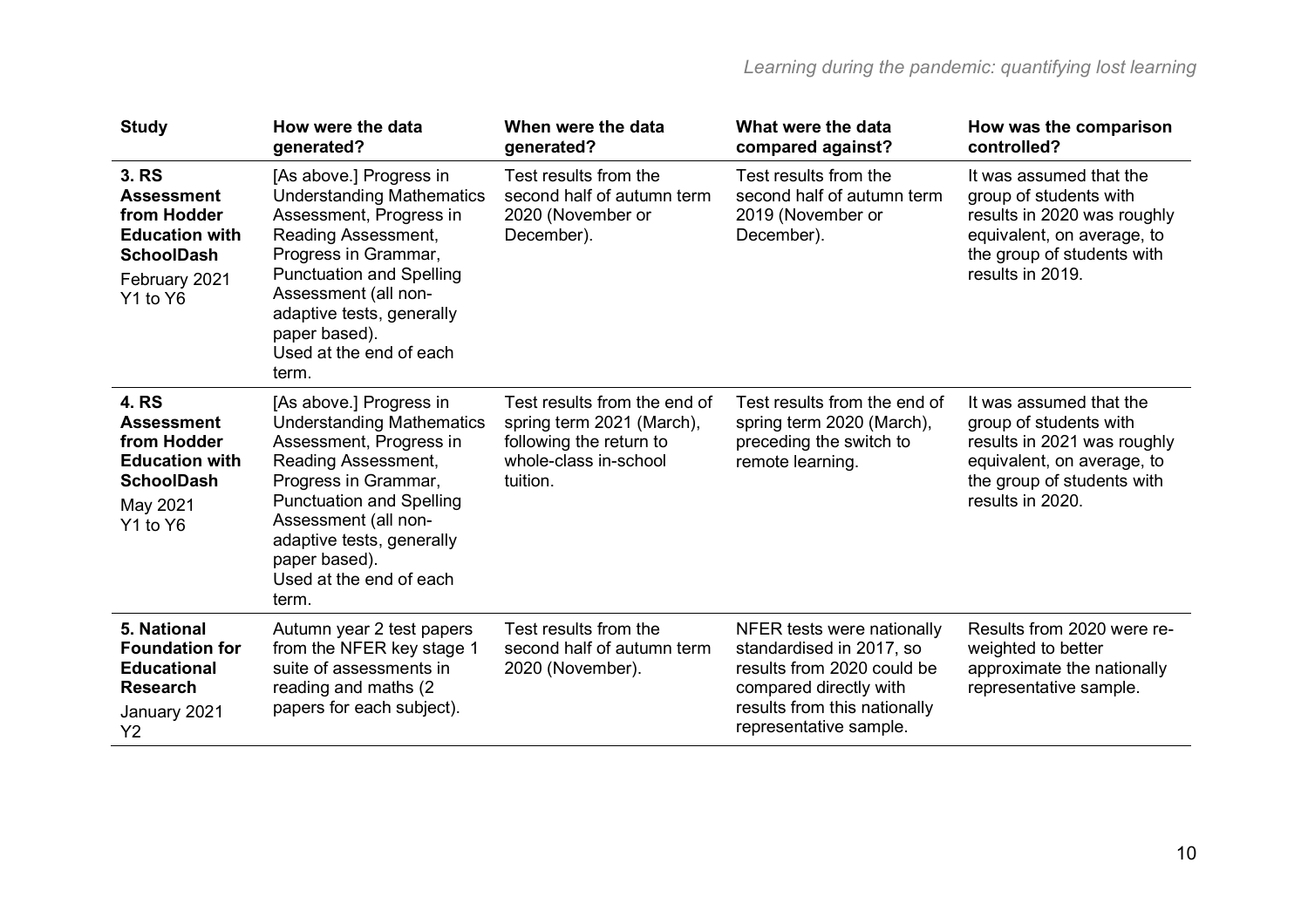| <b>Study</b>                                                                                          | How were the data<br>generated?                                                                                                                                                                                                                                                  | When were the data<br>generated?                                                                                                                                                              | What were the data<br>compared against?                                                | How was the comparison<br>controlled?                                                                                                                                                                                                                                                                                      |
|-------------------------------------------------------------------------------------------------------|----------------------------------------------------------------------------------------------------------------------------------------------------------------------------------------------------------------------------------------------------------------------------------|-----------------------------------------------------------------------------------------------------------------------------------------------------------------------------------------------|----------------------------------------------------------------------------------------|----------------------------------------------------------------------------------------------------------------------------------------------------------------------------------------------------------------------------------------------------------------------------------------------------------------------------|
| 6. GL<br><b>Assessment</b><br>February 2021<br>Primary and<br>Secondary                               | Progress Test Series in<br>maths, science and English<br>(online or paper based<br>tests).<br>New Group Reading Test<br>(computer adaptive test).<br>NGRT for use termly.<br>Progress Tests can used as<br>autumn baseline tests, but<br>typically used as end of<br>year tests. | Test results from the first<br>half of autumn term 2020<br>(September or October).<br>Treated as though they<br>were the end of summer<br>term 2020 tests (ie, taken<br>about 4 months late). | Test results from the end of<br>summer term 2019 (May to<br>July).                     | Differences in overall results<br>between 2019 and 2020<br>were compared against<br>differences in overall results<br>between 2018 and 2019 (ie,<br>using this as a kind of<br>baseline).<br>Schools were matched<br>within each cohort to ensure<br>comparability (although<br>details of this process are<br>not clear). |
| 7. Education<br><b>Endowment</b><br><b>Foundation</b><br>May 2021<br>Y <sub>2</sub> to Y <sub>6</sub> | Progress in Understanding<br>Mathematics Assessment,<br>Progress in Reading<br>Assessment, NTS<br>Assessments (national test<br>style) reading and maths<br>papers (all non-adaptive<br>tests, generally paper<br>based).<br>Used at end of each term.                           | Test results from the first<br>half of autumn term 2020<br>(September or October).<br>Test results from the<br>second half of autumn term<br>2020 (November or<br>December).                  | Test results from the<br>second half of autumn term<br>2019 (November or<br>December). | Data compared across<br>three time points for the<br>same sample of students;<br>comparing standardised<br>(standardised) test scores;<br>computing attainment gaps<br>between subgroups defined<br>by FSM eligibility.                                                                                                    |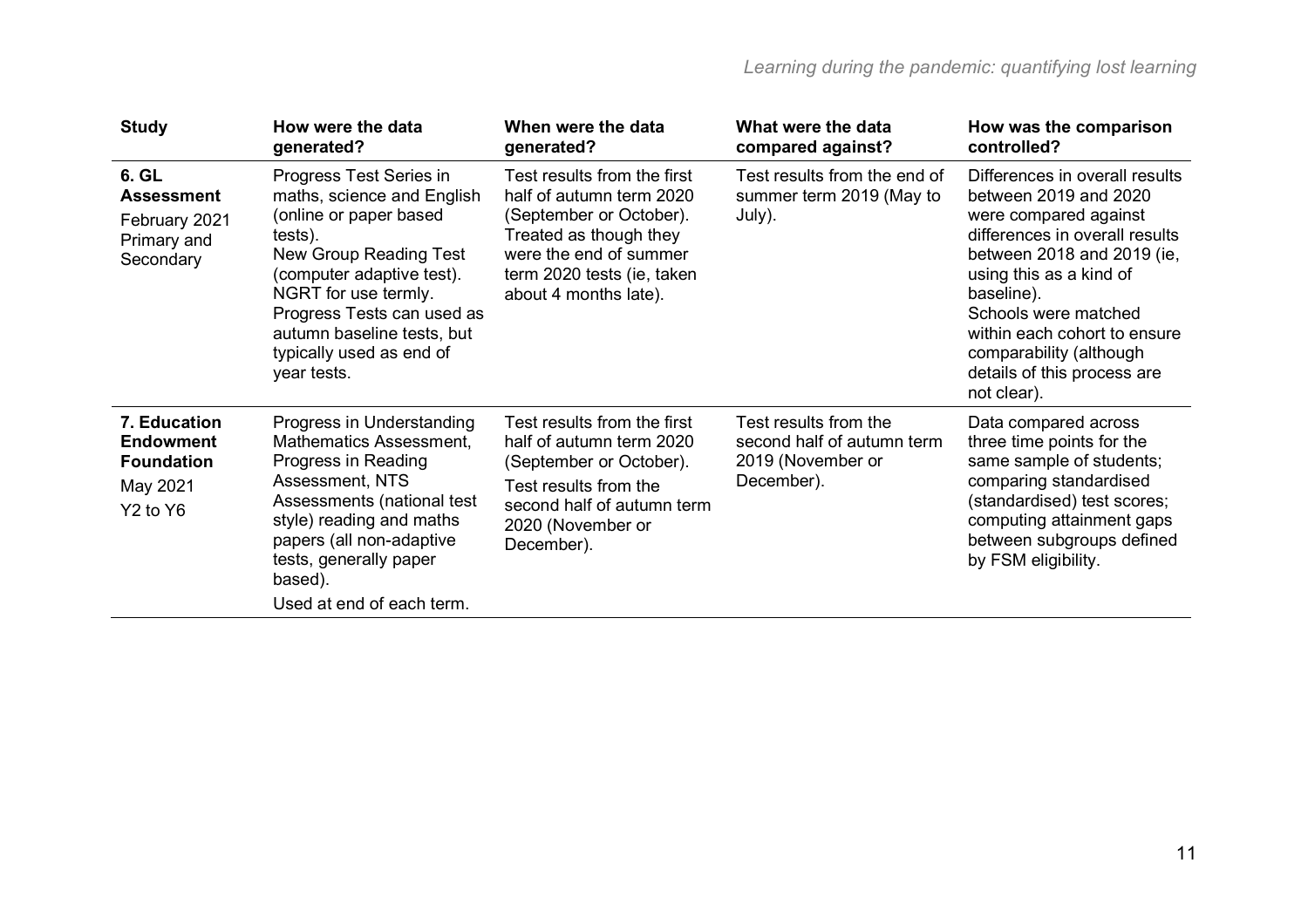| <b>Study</b>                                                | How were the data<br>generated?                                                                                                                                                                                     | When were the data<br>generated?                                                                                                                | What were the data<br>compared against?                                                                      | How was the comparison<br>controlled?                                                                                                                                                                                                                                                                           |
|-------------------------------------------------------------|---------------------------------------------------------------------------------------------------------------------------------------------------------------------------------------------------------------------|-------------------------------------------------------------------------------------------------------------------------------------------------|--------------------------------------------------------------------------------------------------------------|-----------------------------------------------------------------------------------------------------------------------------------------------------------------------------------------------------------------------------------------------------------------------------------------------------------------|
| 8. Juniper<br><b>Education</b><br>February 2021<br>Y1 to Y6 | Progress tracking software.<br>At the end of each term,<br>teachers record whether<br>each student is working at<br>or above age related<br>expectations (in relation to<br>the national curriculum,<br>generally). | Teacher assessment data<br>from the end of autumn<br>term 2020.                                                                                 | Teacher assessment data<br>from the end of autumn<br>term 2019.                                              | Results aggregated for the<br>same year group, as it<br>moved from autumn 2019<br>(through summer 2020) to<br>autumn 2020.<br>It was assumed that the<br>group of students with<br>results in autumn 2020 was<br>roughly equivalent, on<br>average, to the group of<br>students with results in<br>autumn 2019. |
| 9. No More<br><b>Marking</b><br>October 2020<br><b>Y7</b>   | A one hour open-ended<br>writing assessment task on<br>the topic of their future<br>career.                                                                                                                         | Y7 test scores from the<br>beginning of autumn term<br>2020 (September).                                                                        | Data from the same task<br>taken by Y5 students in<br>November 2019.                                         | Y7 results generated for a<br>nationally representative<br>sample of schools and<br>students.<br>Results for the Y7 scripts<br>were scaled via<br>comparative judgement,<br>alongside a representative<br>sample of Y5 scripts written<br>in response to the same<br>task.                                      |
| 10. No More<br><b>Marking</b><br>December 2020<br>Y3 and Y5 | Written assessment tasks.                                                                                                                                                                                           | Y3 test scores from the<br>middle of autumn term 2020<br>(October), and Y5 test<br>scores from the middle of<br>autumn term 2020<br>(November). | Data from the same tasks<br>taken by Y3 students in<br>October 2019, and by Y5<br>students in November 2019. | Results scaled via<br>comparative judgement.                                                                                                                                                                                                                                                                    |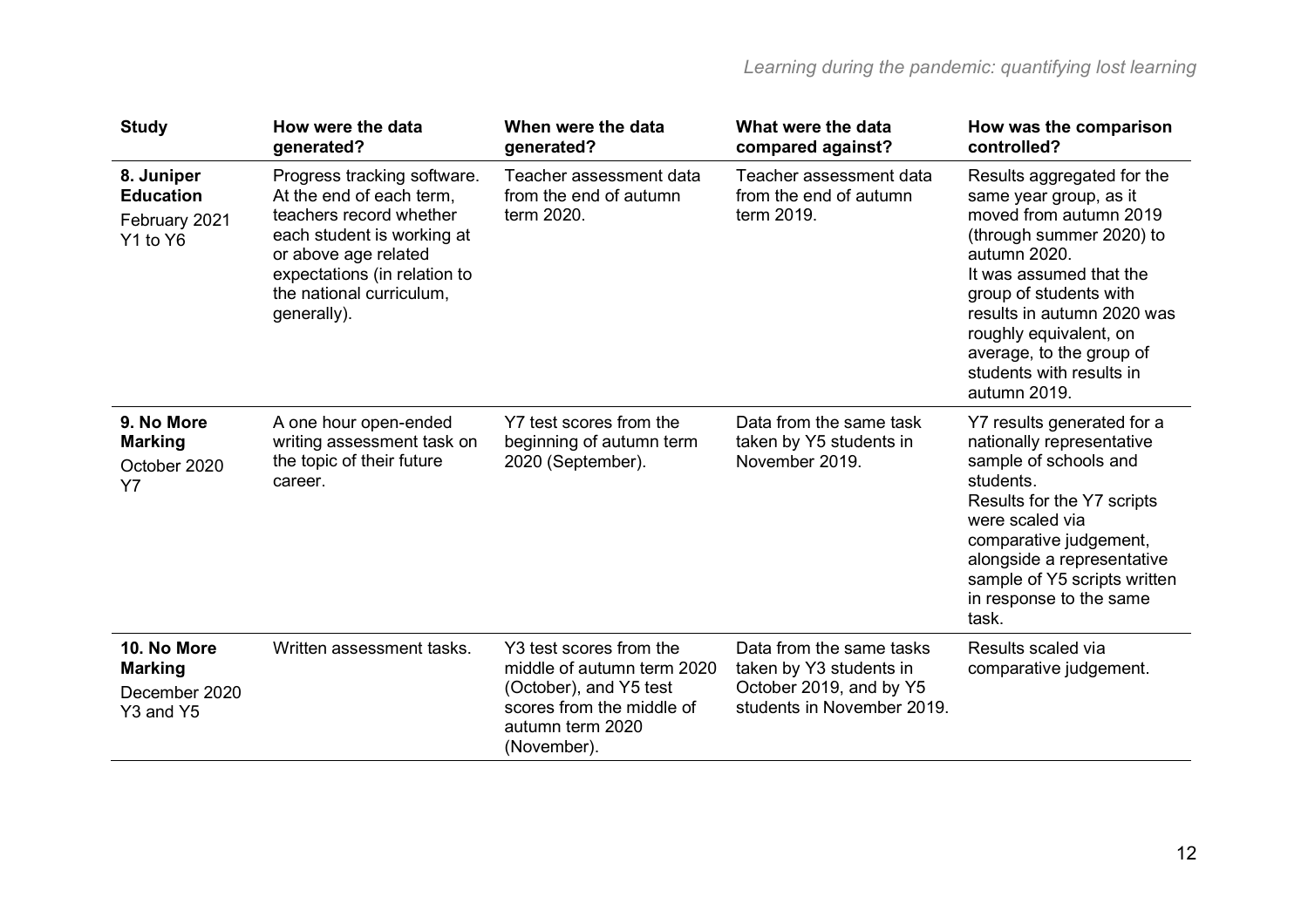### <span id="page-12-0"></span>Generalisability of conclusions

Although it is great to have any results at all, there are limits to the conclusions that can legitimately be drawn from these 10 studies, owing to the limited scope of the attainment data. To some extent, this is an inevitable consequence of piggy-backing on results from commercially developed assessment instruments or systems.

First, we only have limited data on outcomes for secondary school students. Most of the large-scale datasets come from primary schools, where data is available for most year groups. The use of commercial tests seems to be far less prevalent in secondary schools in England, particularly for older year groups. We would therefore need to be cautious in generalising conclusions from primary to secondary.

Second, we only have data from a small number of subject areas: typically just maths and English, and with results for reading more common than results for grammar, punctuation, and spelling (GPS) or writing. Because maths and English are so important in primary schools, it is good that we have evidence on how they have been affected. However, their prominence will also have affected their teaching during the pandemic, and there is evidence that teachers committed more time during the autumn term to covering maths and English than to covering other foundation subjects (Ofsted, 2020). As such, we should be wary of generalising results from maths and English to other subject areas.

Finally, with one exception, these studies focus primarily upon data from the first term of the 2020 to 2021 academic year. Clearly, this can only tell part of the story of learning during the pandemic; particularly as we have defined learning loss in terms of attainment at the end of a course  $3$ 

### <span id="page-12-1"></span>Buyer beware

It is important to have discussed these issues in advance of presenting outcomes from the analysis of attainment data, to emphasise that they are far from straightforward to interpret. In addition to these issues, it is worth mentioning that:

- none of the reports has been independently peer reviewed, and none of the analyses has been independently replicated
- most of the reports lack information on technical details concerning their analyses, which can make them tricky to evaluate in places

<sup>&</sup>lt;sup>3</sup> For the purpose of the present report, we might define this more generally in relation to attainment at the end of an academic year. In fact, we tend to use the term 'learning loss' more fluidly throughout this report, as shorthand for how far behind expectations students appeared to be at the point at which they were assessed.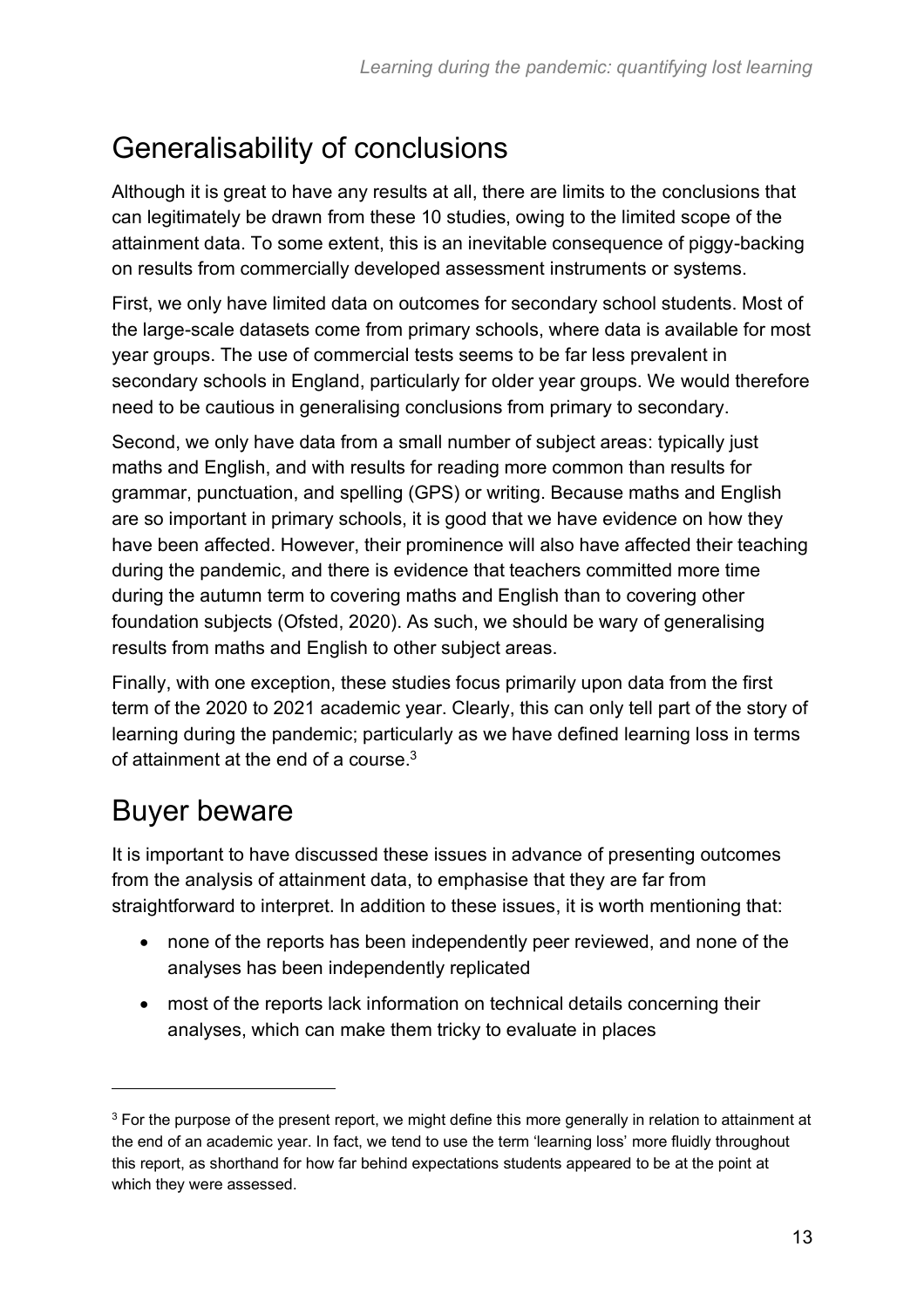In short, these were written as interim reports, based upon early findings, and reported primarily to support practical decision making. Only time will tell how definitive their early indications will prove to be.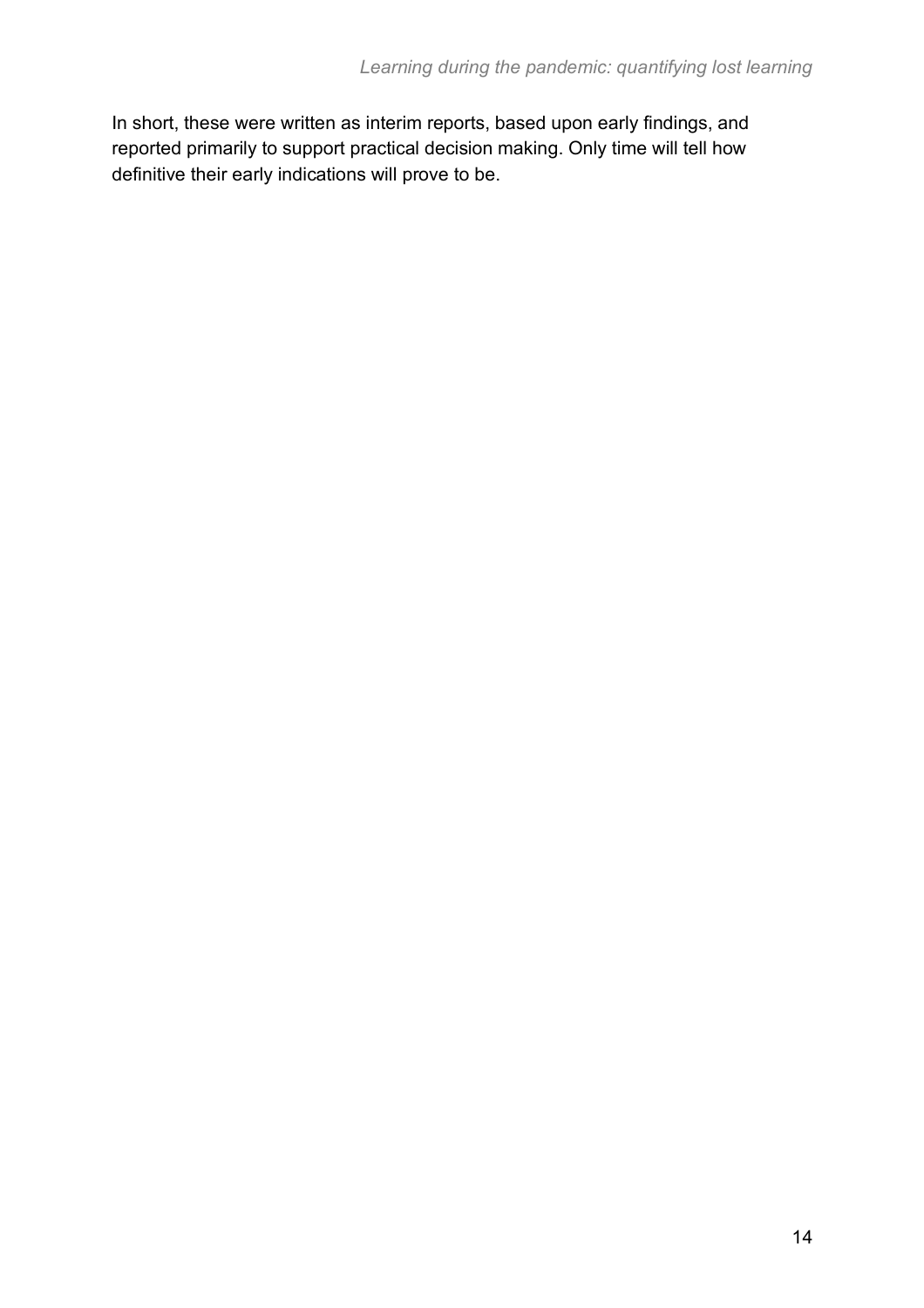# <span id="page-14-0"></span>**Results**

The following subsections discuss headline results for the autumn term, followed by conclusions from subgroup comparisons. We then compare results across autumn and spring, before identifying outstanding questions.

Study 1 represented a collaboration between Renaissance Learning and the Education Policy Institute. For each student in their dataset, this study compared:

- an estimate of the level of attainment that they would have achieved by autumn 2020 had the pandemic not struck (estimated on the basis of an earlier test result), against
- their actual level of attainment in the wake of the pandemic (according to their autumn 2020 test result)

Because this study was broad in scope, and particularly well controlled, and because its headline results were in the same ball park as headline results from most of the other studies, it made sense to use this as our primary point of reference.

### <span id="page-14-1"></span>Headline results

Figure 1 reproduces headline results from study 1. Roughly speaking, they indicate that primary school students were 2 months behind in reading, and 3 months behind in maths, at the beginning of the autumn term (September or October testing).<sup>4</sup>

Two other studies quantified learning loss for reading and maths in terms of months.<sup>5</sup> Study 5 (November testing) estimated that year 2 students were behind by 2 months in both reading and maths. Study 3 (November or December testing) estimated that students from years 1 to 6 were behind by 1 month in maths; that students from years 1 to 3 were behind in reading by a similar amount; but that students from years 4 to 6 were not behind at all in reading.

<sup>4</sup> For maths, results were aggregated across years 3 to 7, owing to smaller year group sample sizes.

<sup>5</sup> Both adopted a conversion technique devised by the Education Endowment Foundation. Study 3 noted: "We must advise caution with this indicative measure as the conversion process is only a rough guide." (Blainey & Hannay, 2021, p.5). It is worth noting that study 1 adopted a more direct approach to estimating months behind, based upon the relationship between actual and expected progress, which helps to enhance the credibility of its conversion process.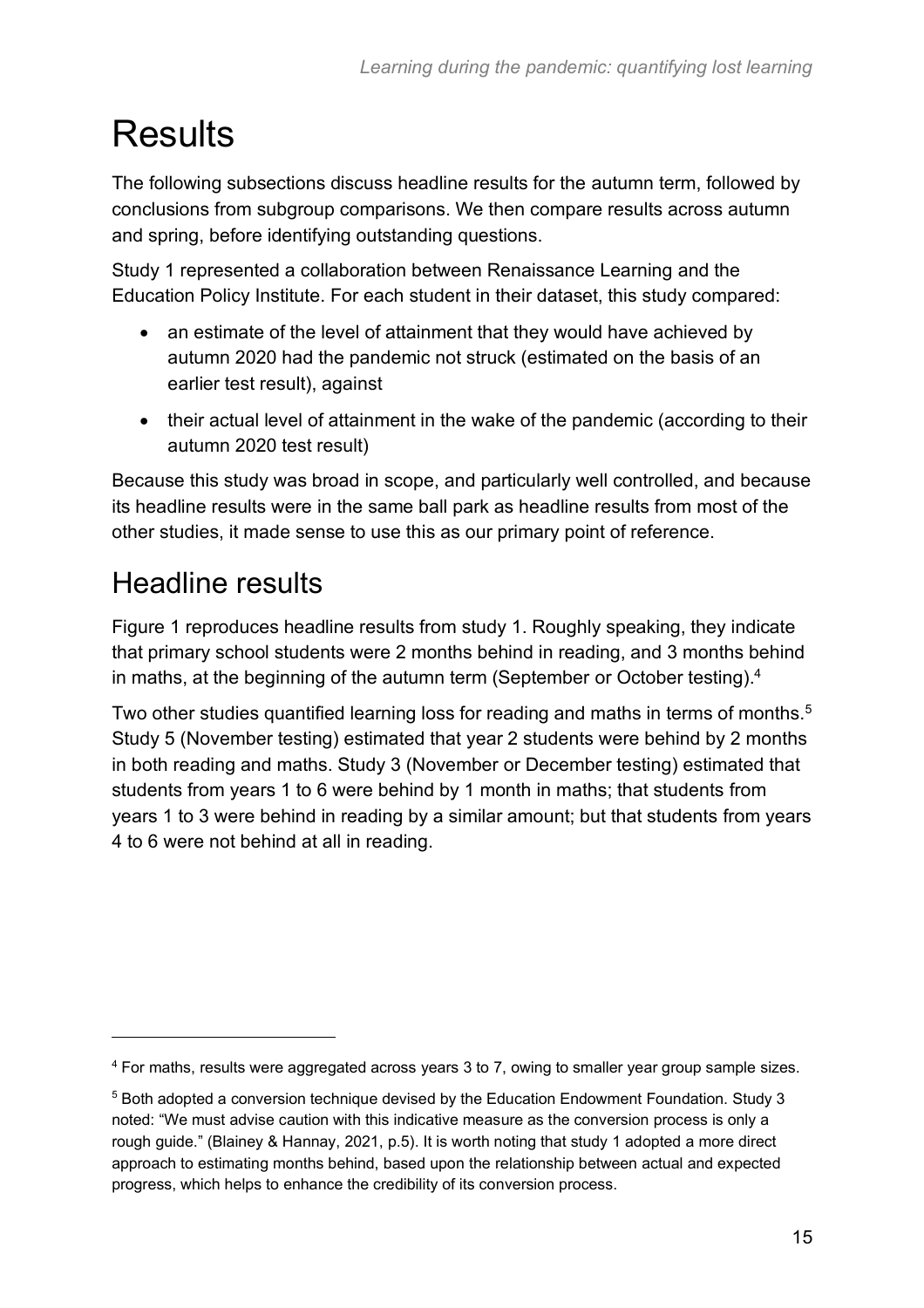

Figure 1. Estimated no. months behind in reading (blue) and maths (red) for students tested **early autumn** 2020 (reproduced from study 1)

Figure 2. Estimated no. (rounded) months behind in reading (blue) and maths (red) for students tested **late autumn** 2020 (reproduced from study 3)

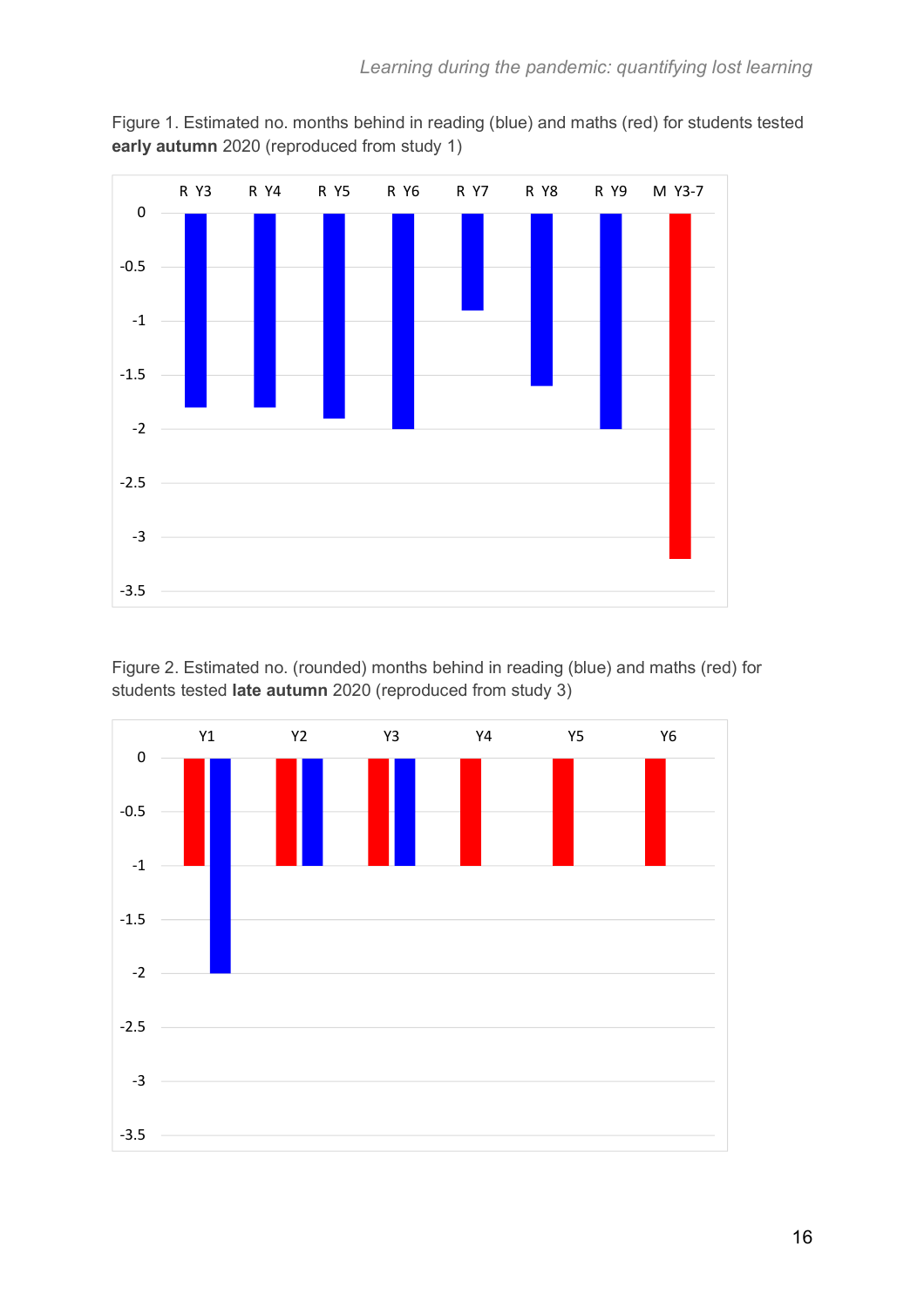Figure 2 (study 3) is presented above, alongside Figure 1 (study 1), to illustrate how different studies have reached somewhat different conclusions concerning the potential scale of learning loss impacts. It is unclear the extent to which differences between effect sizes for reading and maths across these figures were a consequence of study 3 having been undertaken later in the autumn term.

The other 3 studies that investigated attainment in both reading and maths agreed that results were down in the autumn term for both subjects. There was some evidence of results being down more for maths than for reading, although this was not true across all 3 studies.

Although it seems reasonable to conclude that attainment was generally down in autumn 2020, the precise quantification of this learning loss is more debateable. There were also mixed findings in relation to differences in the degree of learning loss across year groups. For example, study 1 presented very similar estimates of learning loss for reading across years 3 to 6. In contrast, studies 2, 3, and 8 indicated that younger year groups suffered greater learning loss in reading.<sup>6</sup>

The published studies provided only a small amount of evidence related to other subject areas. Studies 2 and 3 provided evidence related to grammar, punctuation, and spelling (GPS): study 2 (early autumn testing) suggested that losses were greater for maths than for GPS; while study 3 (late autumn testing) suggested the opposite. Study 6 suggested that losses were similar for science and maths.

The most confusing results arose from the 3 reports that contained evidence concerning writing. Studies 9 and 10 focused specifically on writing, using a comparative judgement technique to link standards over time back to previous testing occasions. Study 9 reached the startling conclusion that year 7 students (in September) appeared to be 22 months behind the standard of performance that might be expected of them. Study 10 reported a similar analysis for year 3 (October) and year 5 (November). The year 5 analysis also reported extreme results, with the cohort scoring lower, on average, than it had scored when assessed in January 2020, 9 months earlier. However, the year 3 analysis reported results that were on a par with the previous cohort (tested at the same time point one year earlier) which suggested that students in this year group had not experienced learning loss in writing.

Study 8 was based on teacher assessment judgements rather than test results, using tracking software that requires teachers to decide whether students are working at or above age-related expectations. The interesting finding from this study was that teacher judgements showed no indication of students having been far more

 $6$  The inference related to study 8 is drawn from data on page 10 of the report, comparing results for non-disadvantaged students (only) between autumn 2019 and autumn 2020.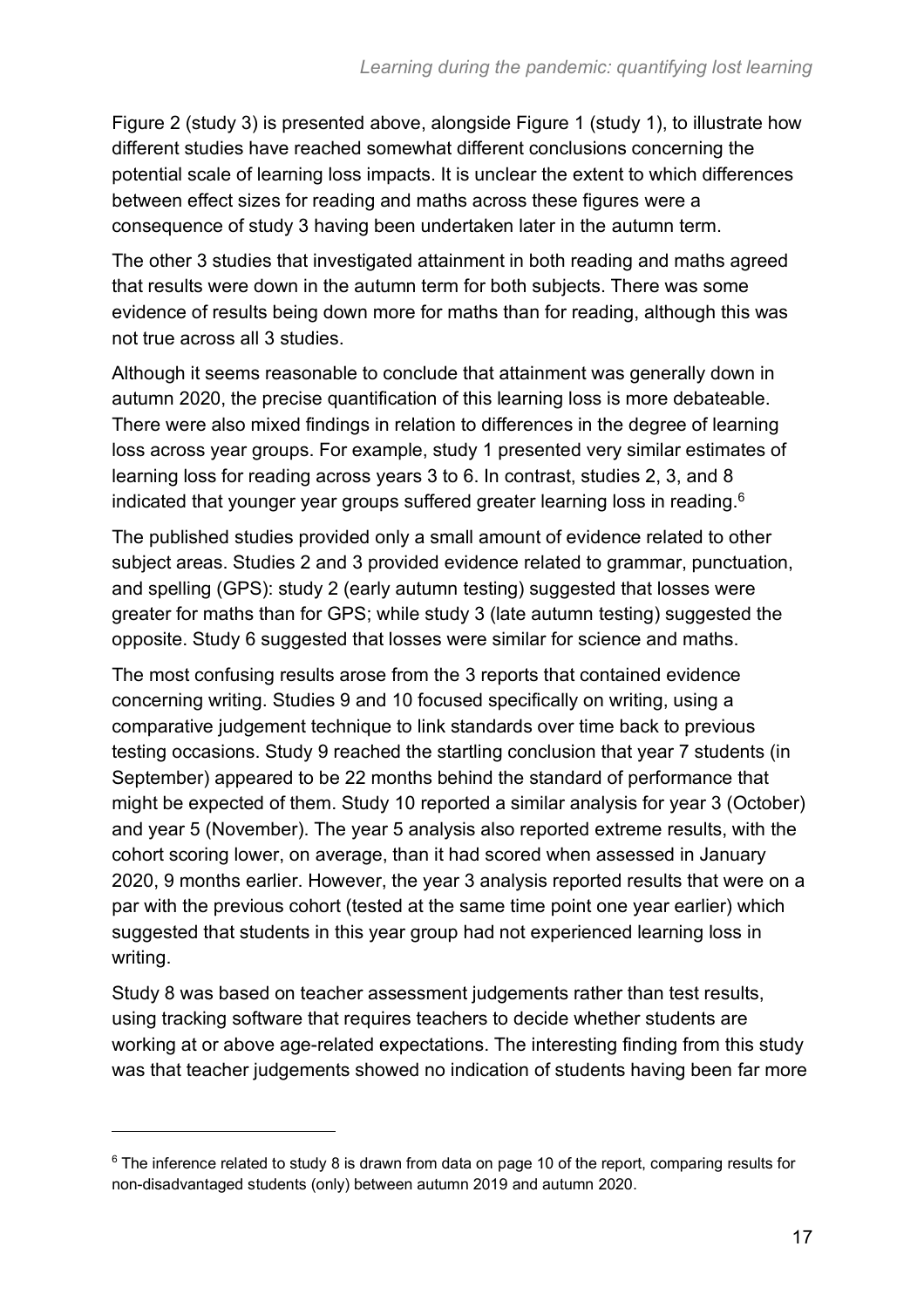seriously affected in writing (by the end of the autumn term) than in either maths or reading. This begs an important question concerning the extreme outcomes from studies 9 and 10: if learning really had been far more seriously affected in writing, then why were teachers not picking this up in the autumn term?

As already noted, we only have limited data on outcomes for secondary school students. Study 1 presented results from early autumn term testing of reading, which suggested that students from years 8 and 9 had fallen as far behind as primary school students (sampling concerns reduced confidence in the estimate for year 7 students). On the other hand, study 6 suggested that primary school students were more seriously affected than secondary school students across all subject areas; while studies 9 and 10 suggested that year 7 students were more seriously affected than both year 5 and year 3 students in writing.

### <span id="page-17-0"></span>Subgroup comparisons

A major concern since the outbreak of the pandemic has been the possibility that students in different circumstances might be differentially affected. Studies 1 to 9 investigated the possibility of differential learning loss, by breaking down their headline results using a variety of grouping factors.

### *Regions*

Because infection rates were becoming increasingly divergent across the regions of England during autumn 2020, it made sense to break results down by region, which studies 1 to 3 did. Although these studies found different results across the regions, these differences were not always consistent. For example, in study 1, the region in which reading seemed to be least affected by learning loss for primary school students, the West Midlands, was amongst the worst affected regions for secondary school students (-1.6 months for primary vs. -2.1 months for secondary).

Study 2 (early autumn testing) split results down by 3 regions, presenting a graph for maths, which indicated that students in the north were further behind than students in the Midlands, who were further behind than students in the south. However, results from study 3 (late autumn testing) were quite different, with the graph for maths indicating that students in the Midlands were far further behind than students in either the north or the south.<sup>7</sup>

<sup>7</sup> Report 2 in our 'Learning During the Pandemic' series explains how the pandemic affected schooling in different regions in different ways at different points during the autumn term. However, these complex differential effects do not appear to parallel findings from the attainment data studies in any straightforward way.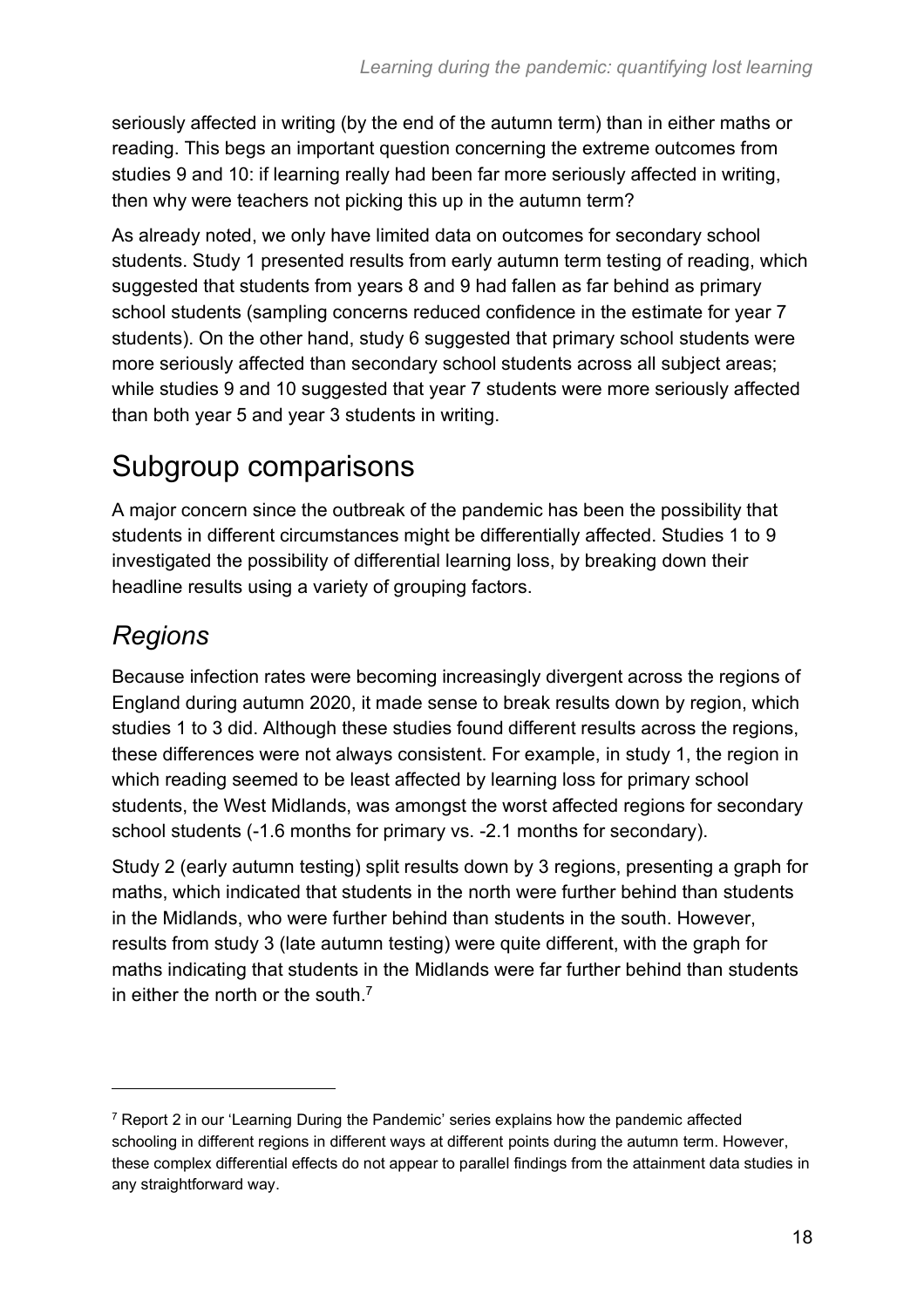### *Disadvantage*

Studies 1 to 9 used either Pupil Premium (PP) status, Free School Meals (FSM) status, or the Income Deprivation Affecting Children Index (IDACI) score as an indicator of disadvantage to investigate the possibility of differential learning loss.

Study 1 demonstrated that low FSM schools appeared to be less far behind in reading than medium FSM schools, which appeared to be less far behind in reading than high FSM schools. The same finding emerged from study 2, for reading, maths, and GPS, and this was replicated in study 3, using IDACI scores. Study 5 also noted that results were disproportionately down for FSM students, across both reading and maths, by about an additional month.

Study 8 indicated that results were disproportionately down for PP students, in comparison with non-PP students, across reading, writing, and maths. Study 3 concluded that results were disproportionately down for PP students across reading, GPS, and maths, although the effects were not perfectly consistent across subjects or year groups.

The only unexpected result came from study 6, where schools with high levels of FSM appeared to have been affected less than those with low levels of FSM. It is unclear why this pattern might have occurred, and it looks a little anomalous in the context of the other studies.

Study 7 was distinctive in focusing specifically on the impact of the pandemic upon disadvantage gaps; that is, attainment gaps between disadvantaged (FSM-eligible) students and non-disadvantaged students. Its most interesting analyses compared attainment gaps calculated from late autumn 2019 test results with attainment gaps calculated from late autumn 2020 test results, for a common sample of students from years 2 to 6. The authors concluded that the disadvantage gap for primary maths had widened substantially over this period – by 17%, or 1 month's worth of progress using the Education Endowment Foundation conversion technique (see Allen et al, 2021) – although the gap for reading had remained similar to pre-pandemic levels. They also noted that maths gaps appeared to have widened most for the youngest year groups (year 2 and year 3) although these observed differences were not large enough to be judged significant.

# <span id="page-18-0"></span>Time of testing

Bearing in mind that we defined learning loss in relation to attainment at the end of a course (or academic year) the fact that most of our attainment data studies focused on assessments conducted during the autumn term presents a major challenge. Not only is the autumn term located at the beginning of a new academic year – as well as being located the length of a summer holiday away from the end of an old academic year – we also have evidence from study 1 that students make different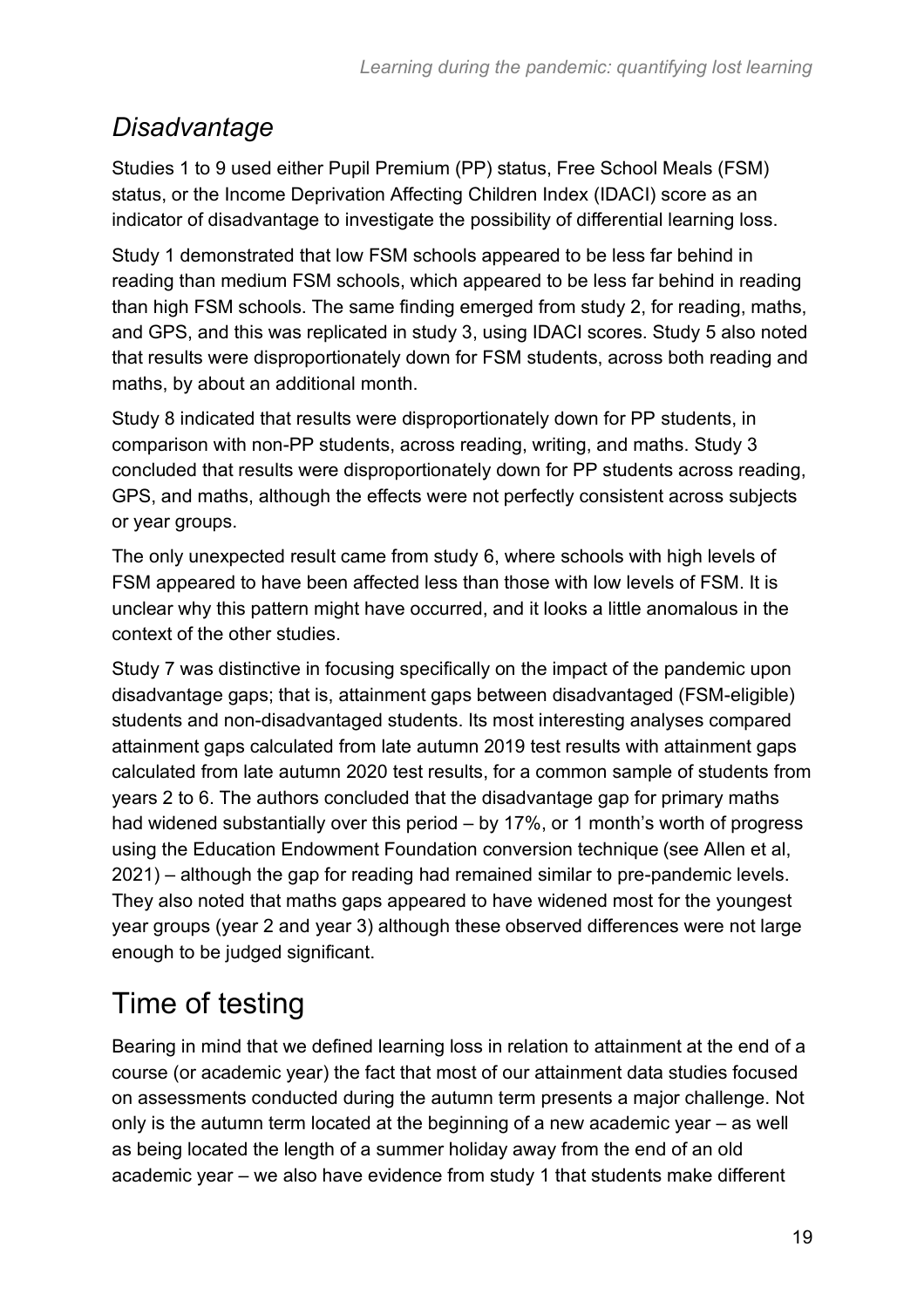amounts of progress from one term to the next: making most progress during the first term, and less with each subsequent term (see also Kuhfeld & Soland, 2020). Clearly, this should make us wary of generalising conclusions from outcomes obtained almost exclusively during the autumn term to outcomes that might be obtained subsequently.

Results from RS Assessment from Hodder Education with SchoolDash – relating to three separate assessment periods – helpfully illustrate this interpretational challenge:

- data from early autumn 2020 indicated that primary school students were a long way behind expectations (although those expectations were defined in relation to late summer 2020, so the comparison was not direct)
- data from late autumn 2020 indicated that primary school students were not such a long way behind expectations, after all
- data from late spring 2021 indicated that primary school students were now further behind expectations, although not as far behind as in the early autumn

In contrast to the story told by Figure 2, on the basis of the late autumn data, the late spring data suggested that students were now around 3 months behind in GPS and maths, and around 2 months behind in reading. It is hard to know how to interpret these findings. For instance, in relation to reading, they indicate that students from years 4 to 6 – who had managed to avoid a net negative impact by the end of the autumn term 2020 – were now substantially behind expectations at the end of the spring term 2021. Does that imply that students somehow lost out on acquiring a large amount of knowledge and skill in reading during the period of remote learning from January to the first week in March? Perhaps. Although, it is not clear why this might have happened.

Hot off the press in early June – and therefore too late to be reviewed in detail in the present report – were two new studies from Renaissance Learning & Education Policy Institute (2021b; 2021c). The second was particularly relevant to the present section, as it also reported attainment trends across early autumn, late autumn, and late spring. Just as in the research reported above, students appeared to have lost least learning when assessed during late autumn, giving the impression that primary students had fallen substantially further behind expectations – in both maths and reading – during the period of remote learning from January to the first week in March. Again, it is not clear why this might have happened.<sup>8</sup>

<sup>&</sup>lt;sup>8</sup> We could speculate over alternative explanations. Maybe, for instance, performances were at least somewhat artificially deflated as a consequence of students being tested soon after a return to 'new normal' arrangements in late spring – just as they may have been at least somewhat artificially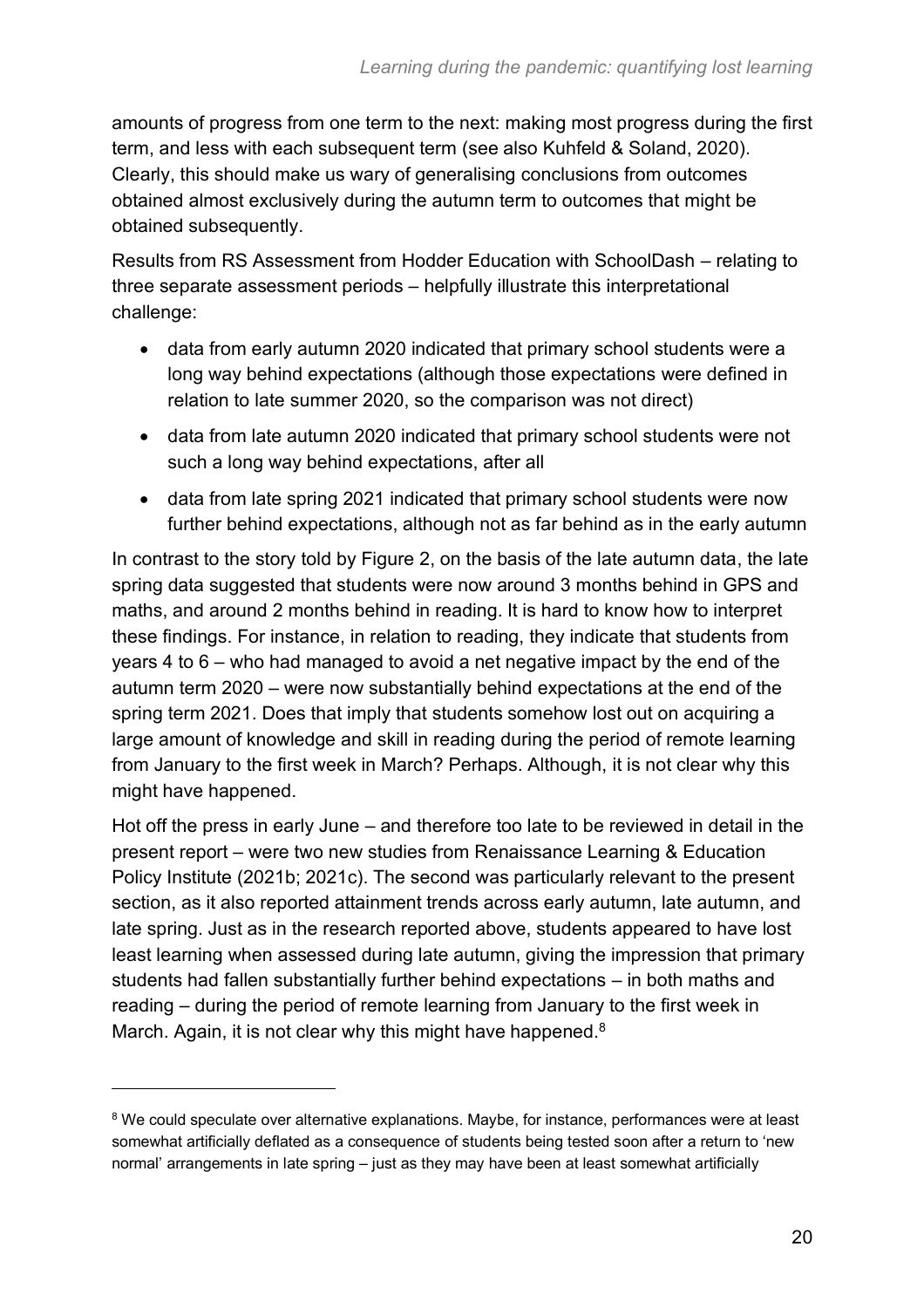# <span id="page-20-0"></span>Outstanding questions

Although it would be unwise to overinterpret findings that were observed only occasionally, a few are worthy of comment, and might benefit from further research and analysis. An important question concerns the extent to which students of differing attainment levels might have been affectedly differently. For instance, there was evidence from study 3 that students in lower attainment bands may have fallen further behind. Study 3 also noted that there appeared to be greater dropout from students in lower attainment bands: that is, students in these bands were most likely not to have data from the autumn 2020 assessments. This seems to chime with evidence from study 5 that unexpectedly large numbers of students were unable to engage with the tests at all in autumn 2020. To the extent that attainment and disadvantage are correlated in normal times, it seems quite likely that lower attaining students will (on average) be disproportionately affected by learning loss. It will be particularly important to understand the ways in which, and the extent to which, the worst affected students have been affected by learning loss.

Only 2 of the studies reported a gender effect. Study 6 stated that girls had been more affected than boys in maths and reading or English. Unfortunately, limited details were provided, and it is hard to know what to make of this observation. Study 9 suggested that boys might have fallen further behind in writing. The other studies did not mention gender effects. Whether this was because they had investigated them and not found any differences, or whether they had simply not investigated them at all, was unclear (although the authors of study 8 mentioned to us that they had investigated gender effects and not found any).

Finally, there was some evidence of learning gain from certain of the subgroup comparisons. For example, study 3 suggested that students from years 4 to 6, in low FSM schools, were actually ahead of expectations in reading, when compared with similar students from the autumn 2019 cohort.

deflated as a consequence of being tested soon after a return to 'new normal' arrangements in early autumn. In other words, perhaps the late autumn tests – which marked the end of an extended period of whole-class in-school tuition – provided better assessments of learning. We offer this speculation merely to suggest that we may need to distinguish between (superficial) performance deficits and (deeper) learning deficits, when interpreting results from attainment data studies during the pandemic. We explore this possibility in more detail in Report 1 from our 'Learning During the Pandemic' series.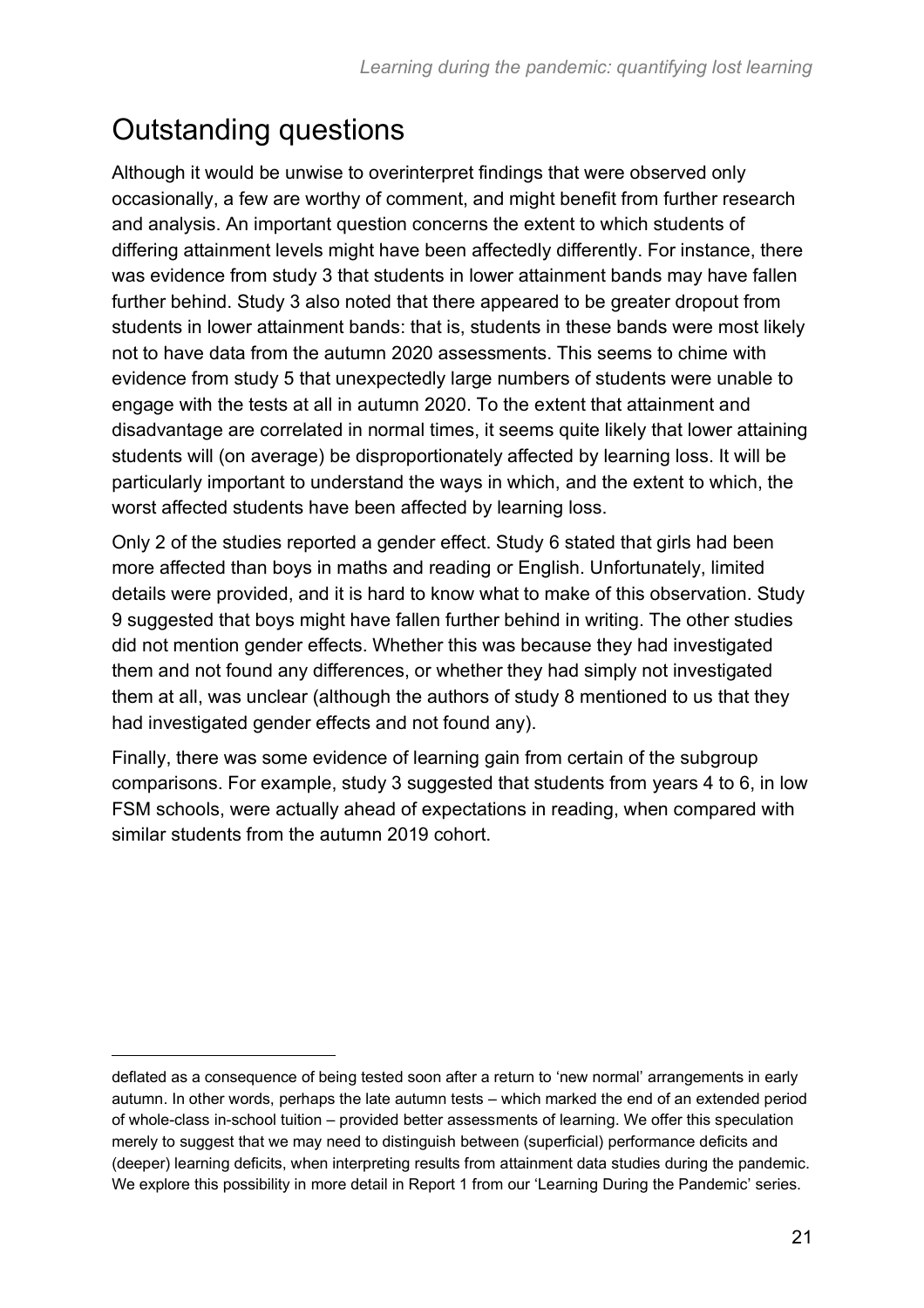# <span id="page-21-0"></span>**Conclusions**

Evidence from these 10 studies suggests that, when assessed during the autumn term of 2020:

- primary school students were generally a month or so behind expectations
- disadvantaged primary school students were disproportionately behind expectations

Beyond this, the evidence was somewhat mixed, although there was also some indication that:

- primary school students were further behind expectations in maths than in reading
- younger primary school students were further behind expectations than older ones
- some older primary school students were actually ahead of expectations in reading
- the extent of learning loss differed by region, although it was not the case that certain regions consistently appeared to be worse affected than others

We need to hedge these conclusions with number of observations, which revisit some of the methodological challenges discussed earlier.

First, these findings were mainly based on data from the autumn term 2020, and we should be cautious in extrapolating their conclusions to the end of the 2020 to 2021 academic year. Given its proximity to the summer holidays, the autumn term is not necessarily a good baseline for extrapolation.

Second, these findings were based largely on data for reading and maths, and conclusions may not generalise well to other subjects. Reading may be particularly problematic to generalise from, to the extent that students may be able to make considerable progress in reading with limited instructional support from their teachers; even younger children, with support from their parents. This situation seems less likely for maths, GPS, science, and other subjects, which require more specialist guidance and support. Results from studies 9 and 10 ring a warning bell concerning the possibility of far more extreme effects across other subjects. Yet, it is not entirely clear what to make of these results, for example, whether the extreme effects that were observed were genuine, or methodological artefacts, or perhaps a bit of both.

Third, the findings mainly concerned primary school students. Particularly bearing in mind that conclusions were not necessarily consistent across primary year groups, we should be wary in generalising conclusions to secondary year groups, especially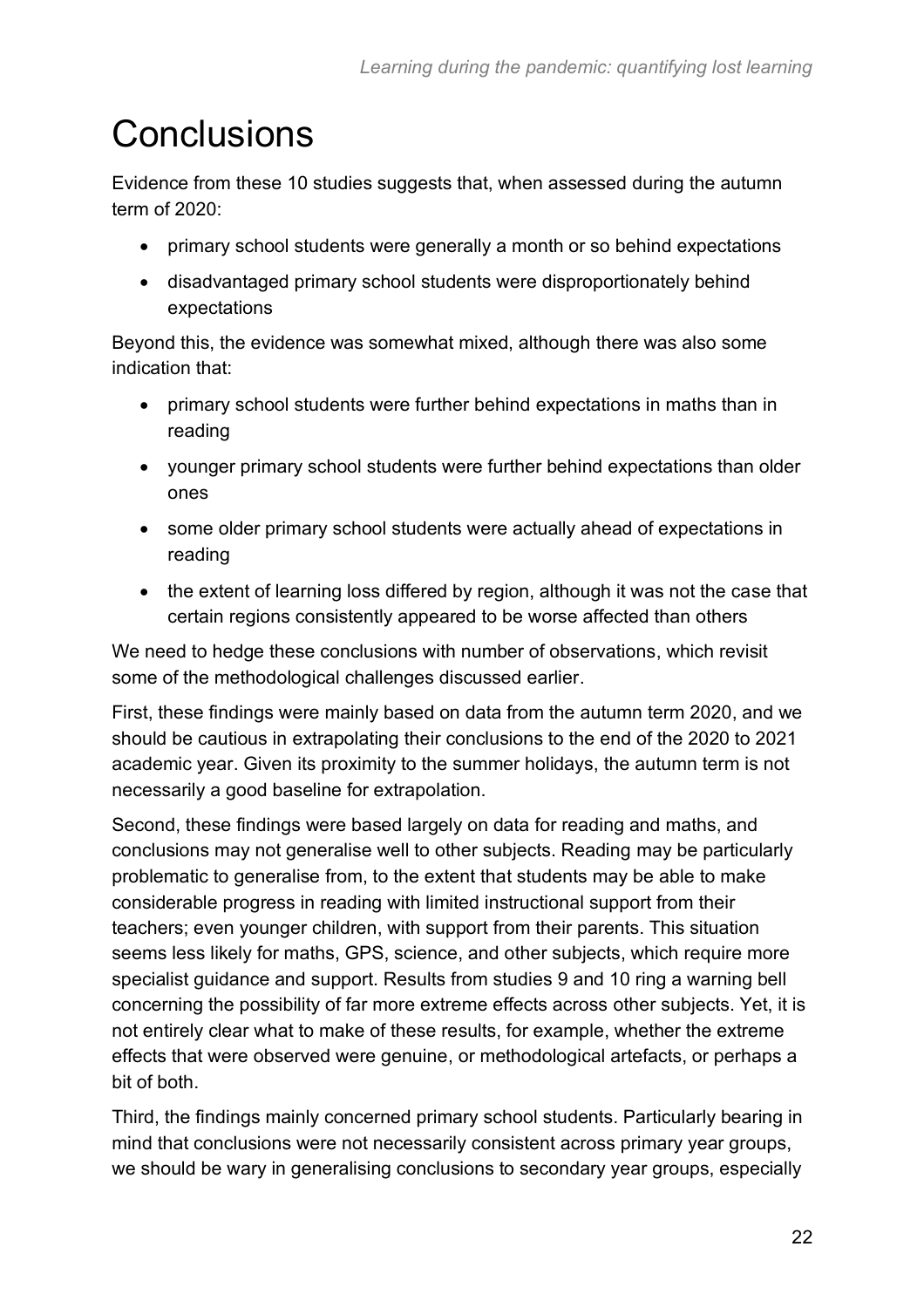to upper secondary school students. Ultimately, though, both primary and secondary school students have experienced similar kinds of disruptions over the past year or so, and it would not be unreasonable to expect them to have been affected in similar ways. It would therefore not be surprising if students from year 11 to 13 were also some way behind expectations, with disadvantaged students having experienced disproportionate learning losses.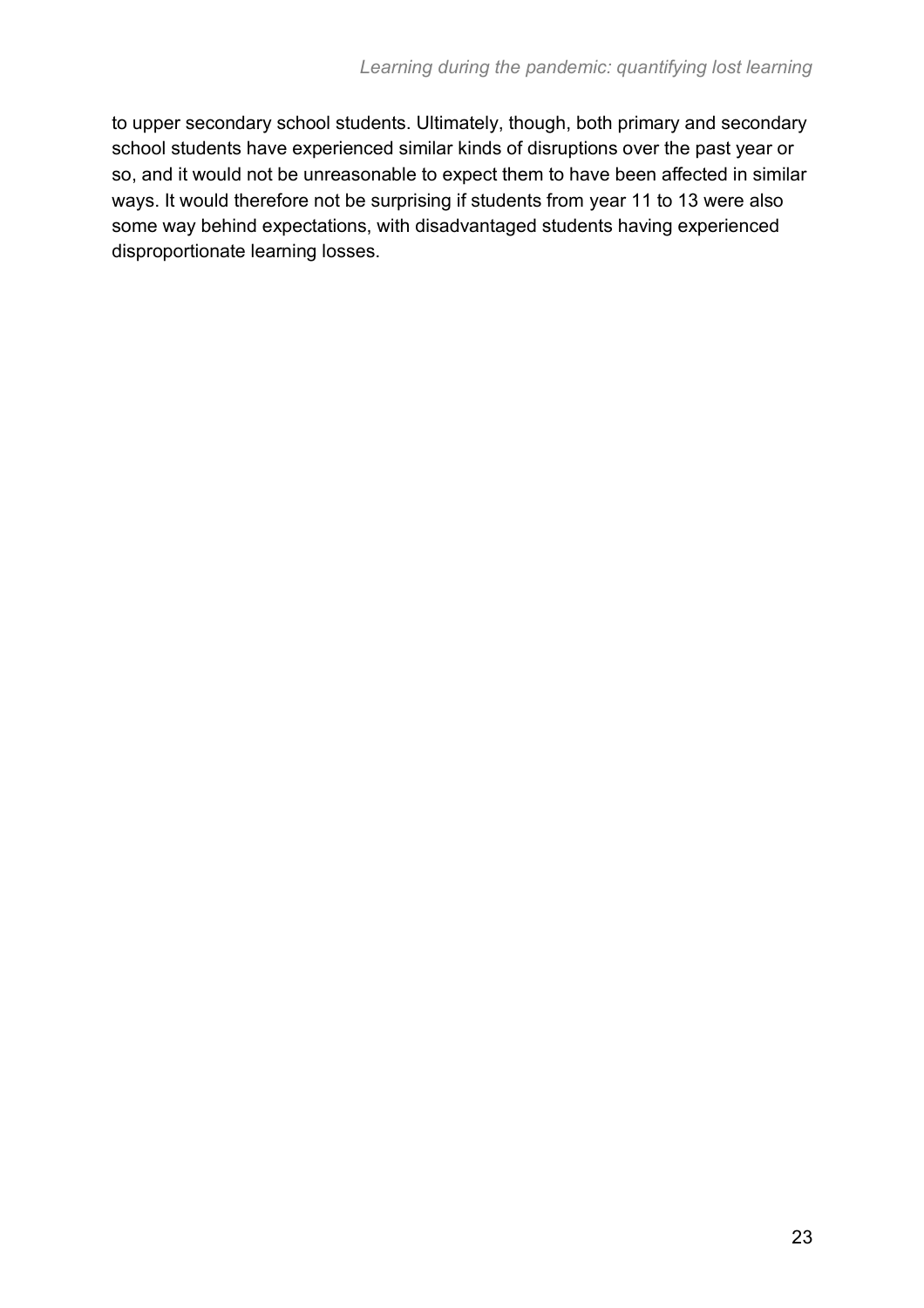# <span id="page-23-0"></span>References

### <span id="page-23-1"></span>The 10 studies

### *Study 1: Renaissance Learning with Education Policy Institute (2021a)*

Renaissance Learning & Education Policy Institute (2021a). [Understanding progress](https://www.gov.uk/government/publications/pupils-progress-in-the-2020-to-2021-academic-year-interim-report)  [in the 2020/21 academic year. Interim findings.](https://www.gov.uk/government/publications/pupils-progress-in-the-2020-to-2021-academic-year-interim-report) London: Department for Education.

#### *Study 2: RS Assessment from Hodder Education with SchoolDash (2020)*

Blainey, K., Hiorns, C. & Hannay, T. (2020). [The impact of lockdown on children's](https://www.risingstars-uk.com/media/Rising-Stars/Assessment/Whitepapers/RS_Assessment_white_paper_1.pdf)  [education: a nationwide analysis.](https://www.risingstars-uk.com/media/Rising-Stars/Assessment/Whitepapers/RS_Assessment_white_paper_1.pdf) London: RS Assessment from Hodder Education.

*Study 3: RS Assessment from Hodder Education with SchoolDash (2021)*

Blainey, K. & Hannay, T. (2021). [The impact of school closures on autumn 2020](https://www.risingstars-uk.com/media/Rising-Stars/Assessment/RS_Assessment_white_paper_2021_impact_of_school_closures_on_autumn_2020_attainment.pdf)  [attainment.](https://www.risingstars-uk.com/media/Rising-Stars/Assessment/RS_Assessment_white_paper_2021_impact_of_school_closures_on_autumn_2020_attainment.pdf) London: RS Assessment from Hodder Education.

#### *Study 4: RS Assessment from Hodder Education with SchoolDash (2021)*

Blainey, K. & Hannay, T. (2021). [The impact of school closures on spring 2021](https://www.risingstars-uk.com/rs-assessment/whitepapers)  attainment – [interim paper.](https://www.risingstars-uk.com/rs-assessment/whitepapers) London: RS Assessment from Hodder Education.

*Study 5: National Foundation for Educational Research (2021)*

Rose, S., Twist, L., Lord, P., Rutt, S., Badr, K., Hope, C. & Styles, B. (2021). [Impact](https://educationendowmentfoundation.org.uk/projects-and-evaluation/projects/nfer-impact-of-school-closures-and-subsequent-support-strategies-on-attainm/)  [of school closures and subsequent support strategies on attainment and socio](https://educationendowmentfoundation.org.uk/projects-and-evaluation/projects/nfer-impact-of-school-closures-and-subsequent-support-strategies-on-attainm/)[emotional wellbeing in Key Stage 1: Interim Paper 1.](https://educationendowmentfoundation.org.uk/projects-and-evaluation/projects/nfer-impact-of-school-closures-and-subsequent-support-strategies-on-attainm/) London: Education Endowment Foundation.

#### *Study 6: GL Assessment (2021)*

Brzyska, B., Fernandes, C. & Gallacher, T. (2021). [Impact of Covid-19 on](https://www.gl-assessment.co.uk/news-hub/research-reports/impact-of-covid-19-on-attainment-initial-analysis/)  [attainment: initial analysis.](https://www.gl-assessment.co.uk/news-hub/research-reports/impact-of-covid-19-on-attainment-initial-analysis/) Brentford: GL Assessment.

#### *Study 7: Education Endowment Foundation (2021)*

Weidmann, B., Allen, R., Bibby, D., Coe, R., James, L., Plaister, N. & Thomson, D. (2021). [Covid-19 Disruptions: Attainment gaps and primary school responses.](https://educationendowmentfoundation.org.uk/projects-and-evaluation/projects/covid-19-disruptions-in-primary-schools-attainment-gaps-and-school-response/?utm_source=site&utm_medium=search&utm_campaign=site_search&search_term=impact%20of%20covid) London: Education Endowment Foundation.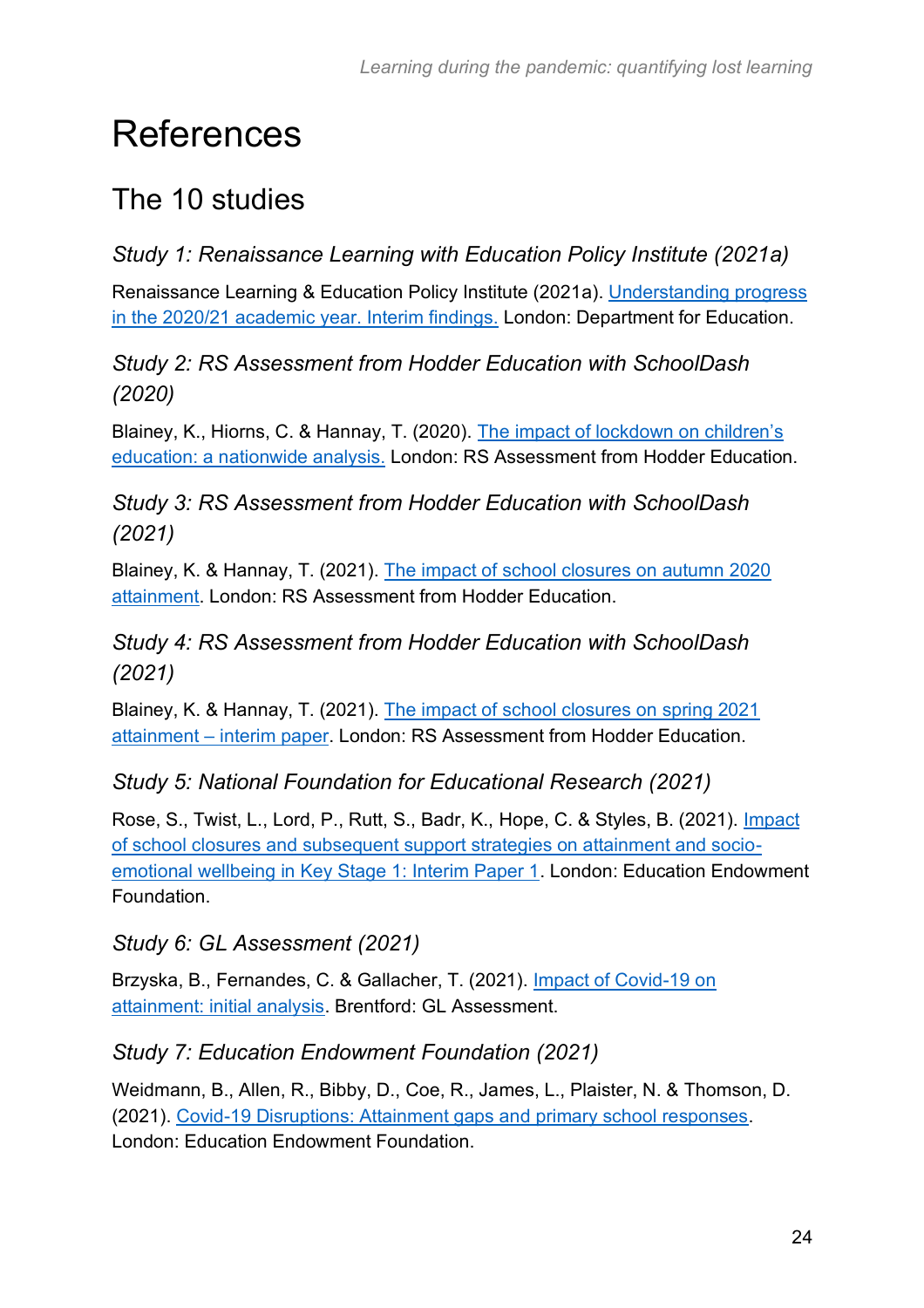#### *Study 8: Juniper Education (2021)*

Juniper Education (2021). [Juniper Education National Dataset Report. February](https://junipereducation.org/youngest-pupils-learning-worst-affected-by-covid-19-pandemic-new-report-reveals/)  2021. The impact of the Covid-19 [pandemic on primary school children's learning.](https://junipereducation.org/youngest-pupils-learning-worst-affected-by-covid-19-pandemic-new-report-reveals/) Essex: Juniper Education.

#### *Study 9: No More Marking (2020)*

No More Marking (2020). [Assessing Secondary Writing. Writing attainment in year 7,](https://nmm-v2.s3-eu-west-1.amazonaws.com/reports/334-NMM-Impact+Analysis-ART.pdf)  [September 2020. Impact Analysis. Summary Report.](https://nmm-v2.s3-eu-west-1.amazonaws.com/reports/334-NMM-Impact+Analysis-ART.pdf) Durham: No More Marking Ltd.

#### *Study 10: No More Marking (2020)*

Christodoulou, D. (2020). [Writing attainment in 2020–21](https://blog.nomoremarking.com/progress-in-2020-21-a-summary-of-our-assessments-so-far-f32e42add6f0) (No More Marking blog entry). December 14.

### <span id="page-24-0"></span>Additional references

Allen, R., Bibby, D., Coe, R., James, L., Plaister, N., Thomson, D. & Weidmann, B. (2021). [Have disadvantaged pupils fallen further behind during the pandemic?](https://ffteducationdatalab.org.uk/2021/05/have-disadvantaged-pupils-fallen-further-behind-during-the-pandemic/) FFT Education Datalab Blog, 7 May.

Kuhfeld, M. & Soland, J. (2020). [The Learning Curve: Revisiting the assumption of](https://www.edworkingpapers.com/ai20-214)  [linear growth across the school year. EdWorkingPaper: 20-214.](https://www.edworkingpapers.com/ai20-214) Providence, RI: Annenberg Institute at Brown University.

Ofsted (2020). [COVID-19 series: briefing on schools, November 2020.](https://www.gov.uk/government/publications/covid-19-series-briefing-on-schools-november-2020) London: Office for Standards in Education.

Renaissance Learning & Education Policy Institute (2021b). [Understanding Progress](https://www.gov.uk/government/publications/pupils-progress-in-the-2020-to-2021-academic-year-interim-report)  [in the 2020/21 Academic Year. Complete findings from the autumn term. June 2021.](https://www.gov.uk/government/publications/pupils-progress-in-the-2020-to-2021-academic-year-interim-report) London: Department for Education.

Renaissance Learning & Education Policy Institute (2021c). [Understanding Progress](https://www.gov.uk/government/publications/pupils-progress-in-the-2020-to-2021-academic-year-interim-report)  [in the 2020/21 Academic Year. Initial findings from the spring term. June 2021.](https://www.gov.uk/government/publications/pupils-progress-in-the-2020-to-2021-academic-year-interim-report) London: Department for Education.